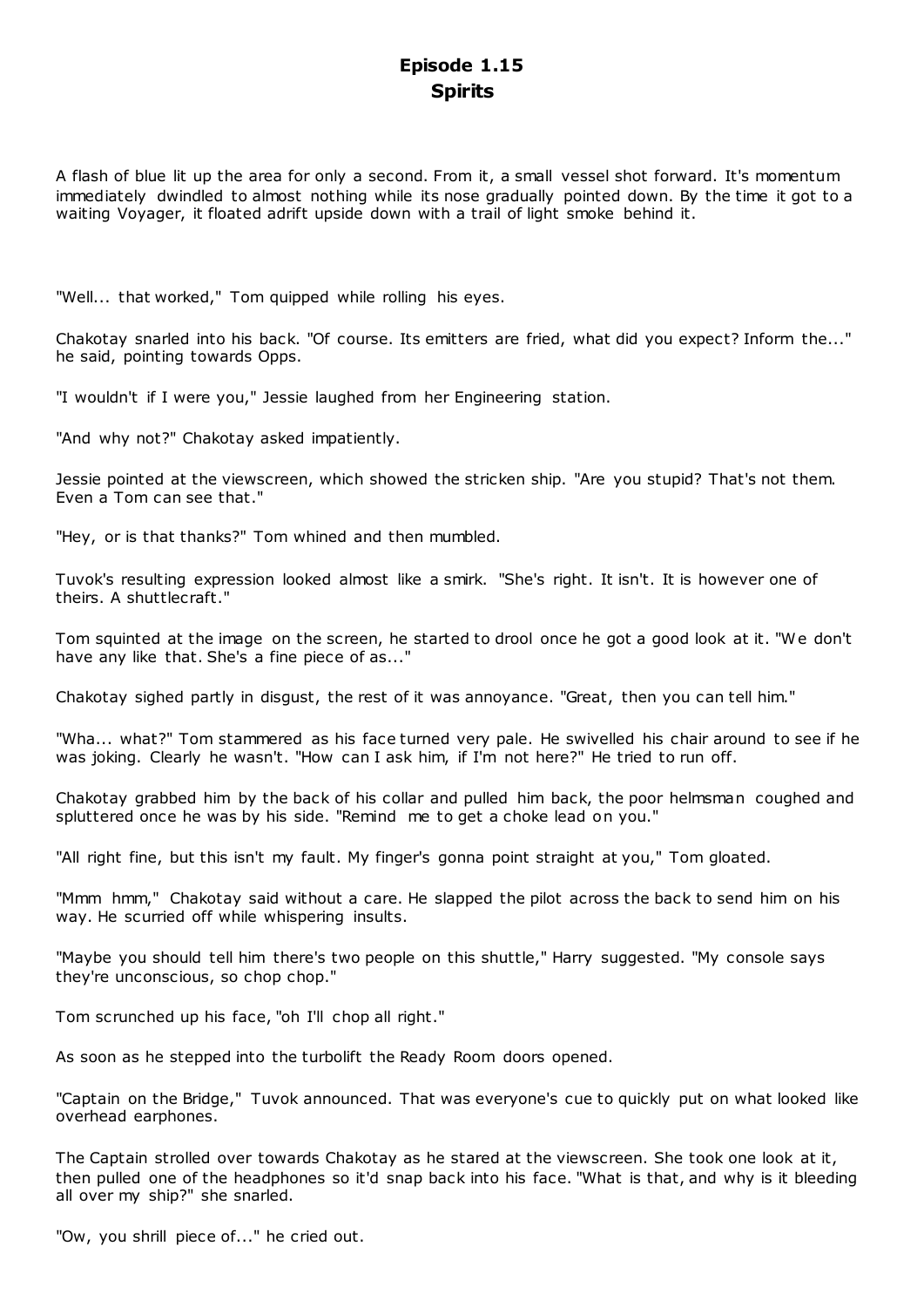"Shhh, nobody likes a man baby," she hissed back. "Why is that thing here, and not...?"

Chakotay pulled down the headphones to let them hang around his neck. He glared at her maliciously. "Pipe down Phoebe. It was your call to send the airhead, so don't even think of lumping this one on me. If he's such a genius he could've done it himself."

"Can we save the teenage tantrums for another time? Preferably when I'm not extremely bored already," Phoebe faked a yawn. "Reel them in. It's better than nothing. You never know, we may get lucky."

"Tah dah!" Tom shakily shouted while gesturing his hands forward as the doors opened. All that greeted them was a dark room. His escortee slowly turned to stare at him, making him whimper quietly. Fortunately the little light of the corridor combined with his hood hid his face, and his expression. "It's in there. Bye."

He was grabbed once more, luckily this time only by the arm. "The whole ship is sitting in our shuttle bay?" a computerised voice snarled.

"Ye... yes Boss," Tom replied.

"Care to tell me how a ship of equal size to us, can fit in the shuttle bay that can barely squeeze in three shuttles," the Boss said.

"It grew?" Tom said.

"Oh of course. How foolish of me to think otherwise," the Boss groaned as he walked inside.

Tom thought he bought it and followed him. He was a little surprised when the lights petered on. Finally, he'd be the one to see what their mysterious leader looked like. He couldn't wait to start a pool about it. While thinking this the Boss' shadow walked around the captured vessel, out of Tom's sight. He groaned in disappointment before hurrying over to try and catch a glimpse.

The door at the back of the shuttle opened slowly. Tom managed to only see his back, and the hand holding a tricorder like device as it retreated into his pocket. The Boss stepped inside, cackling obnoxiously.

Tom followed which he sensed almost immediately, it stopped him cold and Tom as well. "Wait here."

A little whine from the helmsman followed the Boss into the shuttlecraft. His interest level rose as he entered what appeared to be one of two rooms, with tools and materials scattered everywhere. Ahead a couple of steps lead up to a door, he assumed was the helm.

He climbed up, allowing the door to open automatically. Sure enough straight ahead was a cramped looking bridge. He no sooner had stepped forward when his foot caught on something. He looked down. There lying at his feet, a bruised and scraped Harry. Only a few feet ahead, slumped over the helm controls was B'Elanna.

"Ooph," a woman's voice giggled from behind him.

The Boss maneuvered back into the rear of the shuttle. He didn't have to search for the source for very long. A very obvious humanoid shadow lurked around in a cage near the steps. Sure enough, he heard the giggle again. Then he recognised the voice, he couldn't help but groan.

"Oh, you," he groaned.

"Oh, Bossy," the woman copied. She clutched the bars in front of her, huffing pathetically. Doing so allowed him to see her permanently wide eyed expression, tight blonde hair, catsuit and pieces of Borg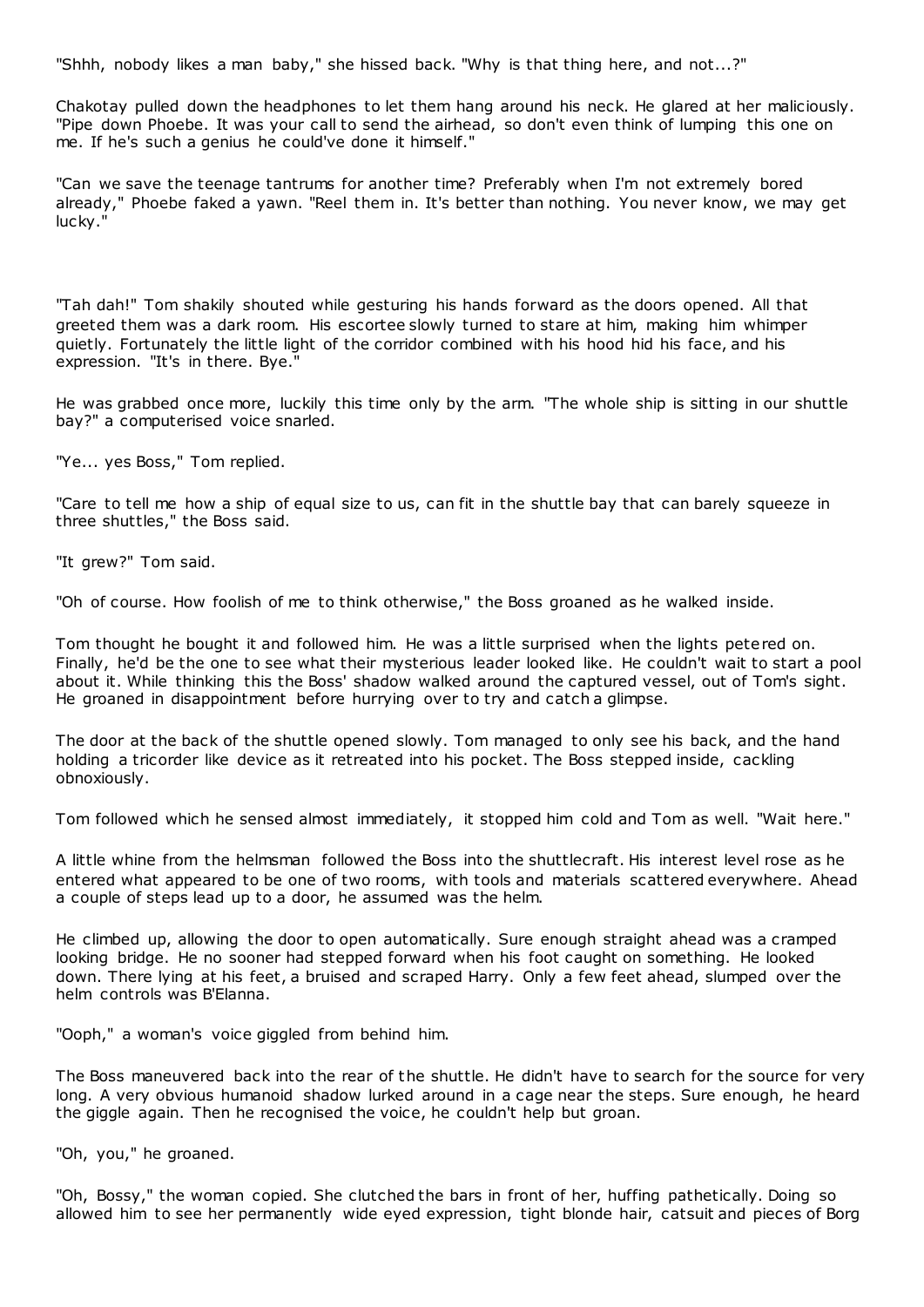like technology surrounded by painful looking bruises. "Mean boy locked me in here and left me. Do you have a key?"

"Well, that explains why you failed to swap yourself for your Borg bimbo counterpart," the Boss grunted. She nodded furiously. "But there's still one small incy problem."

She giggled, "you sound funny saying incy with that deep voice."

"You failed," the Boss said.

"No," Seven protested. "I swapped their emitter for Arturisy's like you said. We wouldn't be talking otherwise."

"Does this look like Voyager you halfwit?" the Boss snapped.

Seven pouted, "yeah a little bit. I followed the engineers here, like you said they would all be working on the streamslip thingy. You were right, they didn't detect me. I walked right in."

"So when they walked into a shuttlecraft instead of a starship's identic al engine room, nothing twigged?" the Boss said. All he got for a reply was a furrowed brow and a tiny squeak. "Ugh, and to think I thought you could replace Seven, that's one whole number too high for you."

"Huh?" she squeaked again.

"Hmph," the Boss grunted. "Forget it, Six. This is the last time I deal with anything Tolg, I tell you. You idiots are obviously all braindead. Paris!?"

Tom peeped his head around the shuttle door. "Yo?"

"You and the bimbo drag these two to the lab. They'll have to entertain for now," the Boss ordered.

"Yes sir!" Tom said far too eagerly. This was how he was going to see his face. Only the shadowed figure turned away from him as he went to leave.

"Yo? Pillock," the pair managed to only just make out from their boss as he left.

# **Five Months Later**

*Captains Log Stardate 52669.8: Due to a few reported sightings of another Federation starship, we've changed course to follow their supposed trail. Unfortunately we've already hit a dead end; a world filled with ruins, but no sign of intelligent lifeforms.*

*I am currently trying to decide on the awayteam who will investigate. I have already chosen Seven, since she's so good at everything. I just need to decide who else I hat... er pick someone who could adapt to whatever's down there. Yes.*

Most of the Mess Hall tried different ways to tune the noise out. Hands pressed against their temples, fingers in ears, humming loudly. One crewmember thought they finally found a use for Neelix's Leola Nut buns, until they started to burn his cheeks.

For once it wasn't Neelix singing, or rather loudly muttering the word 'cook' while bopping to a tune that sounded like it belonged in an arcade machine. He learned not to do that the hard way in the morning the Ready Room replicator broke. The grill pan still had an indentation of Neelix's face on the bottom of it.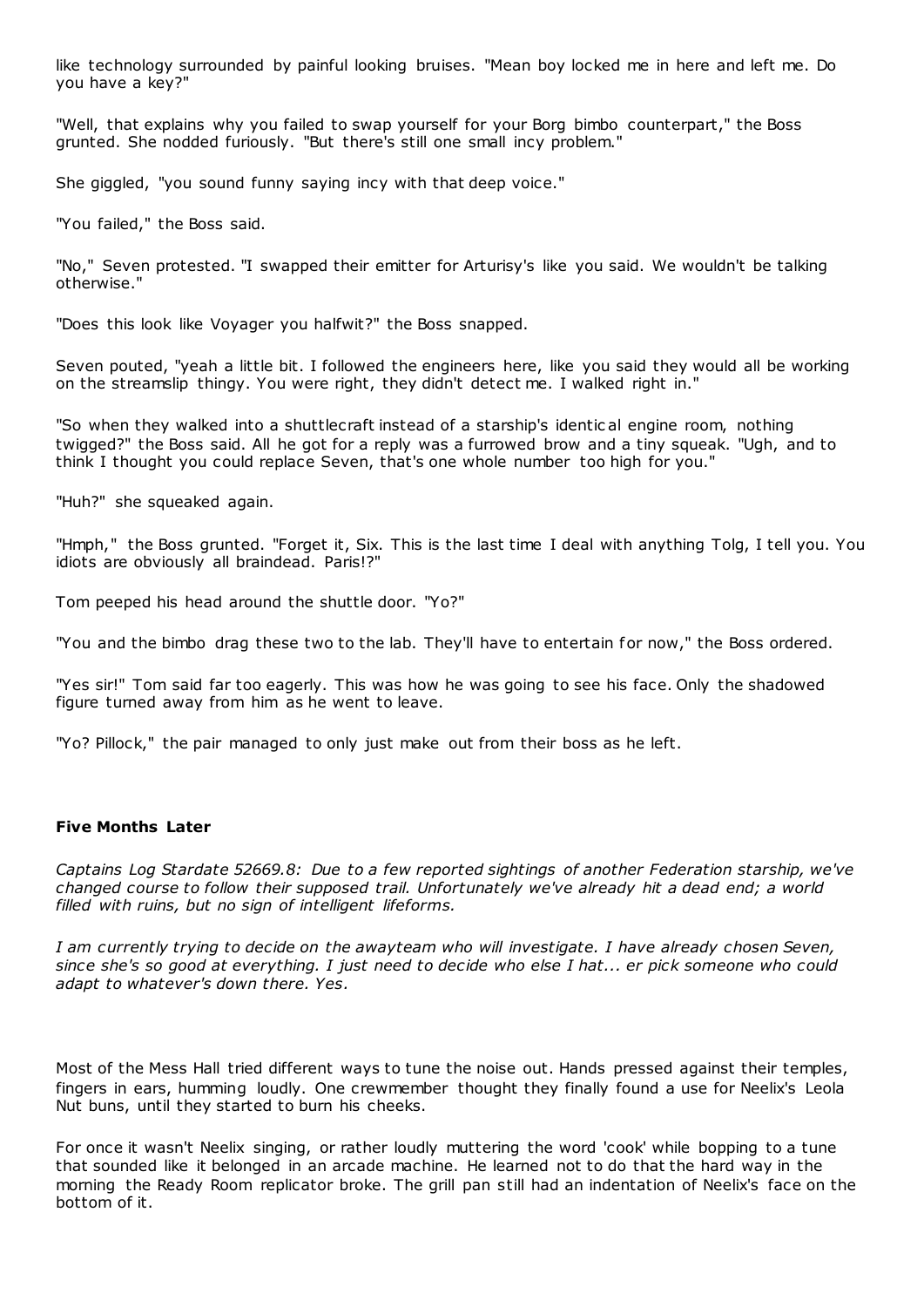"Please!" Kiara screeched the last part for as long as she could, before needing to breathe.

Morgan sat in front of her, turning a little red in the cheeks. Her face scrunched in pain. "Oh god, what did I do to deserve this..." then she remembered who she was complaining about was really a younger version of her. The red in her face brightened further. "Oh. No."

"Pretty please," Kiara moaned sweetly, but still loudly.

"No!" Morgan groaned.

"I'll give you some Cherry Coke," Kiara said, batting her eyes cutely.

"What's that? It sounds familiar," Morgan asked.

"It's like what mummy drinks, but not gross and bubbly," Kiara replied. "It has fruit in it. So it's good."

"Well okay, I'll do it... er what was it you wanted me to do again?" Morgan said hesitantly.

Kiara groaned along with everyone else at the table. "She wants you to babysit her today instead of Tuvok," her best friend Tani replied.

"Oh yeah," Morgan said sheepishly. "Wait, why Tuvok?"

At the neighbouring table James overheard and tried his best not to laugh, "he apparently reached his eyebrow quota. Janeway wasn't happy."

"Oh, she didn't tape his eyebrows down again, did she?" Jessie cringed.

The image of it made Morgan and Tani share an amused glance, then they laughed quietly.

James shook his head while clicking his tongue. He stopped to sip on his drink. "It took him months to regrow them."

Jessie absentmindedly reached up to check her own eyebrows were still there, wincing slightly. "Is Craig not the official babysitter anymore?" she asked while still prodding.

"I imagine he'd prefer to babysit Morgan instead," Tani giggled with a glint in her eye.

Morgan stared at her with a slight frown, "but why? I don't need a babysitter, I'm not a kid."

Tani bit her lip and watched her friend sadly. "Oh dear, the naivety. Sometimes I wonder."

Tuvok entered from the furthest entrance of the Mess Hall, he made his way straight over to them. "Miss Kiara, are you ready to go now?"

"Oh please god no!" Kiara moaned as she squeezed her *sister's* leg.

"She means yes," Morgan smiled.

Kiara gasped, she stared up at her accusingly. "Oh c'mon Morgan, you said you would."

"Oh fine," Morgan huffed.

"Very well, now I have more time to meditate in my holodeck program," Tuvok said, he even sounded relieved. As he turned to leave he almost bumped into Tom.

"And which one is that?" he asked. Tuvok responded with a suspicious eyebrow twitch. It made Tom immediately nervous. "With B'Elanna and Harry missing, I've been extra stressy lately. I need to chill in the Holodeck too, a different one."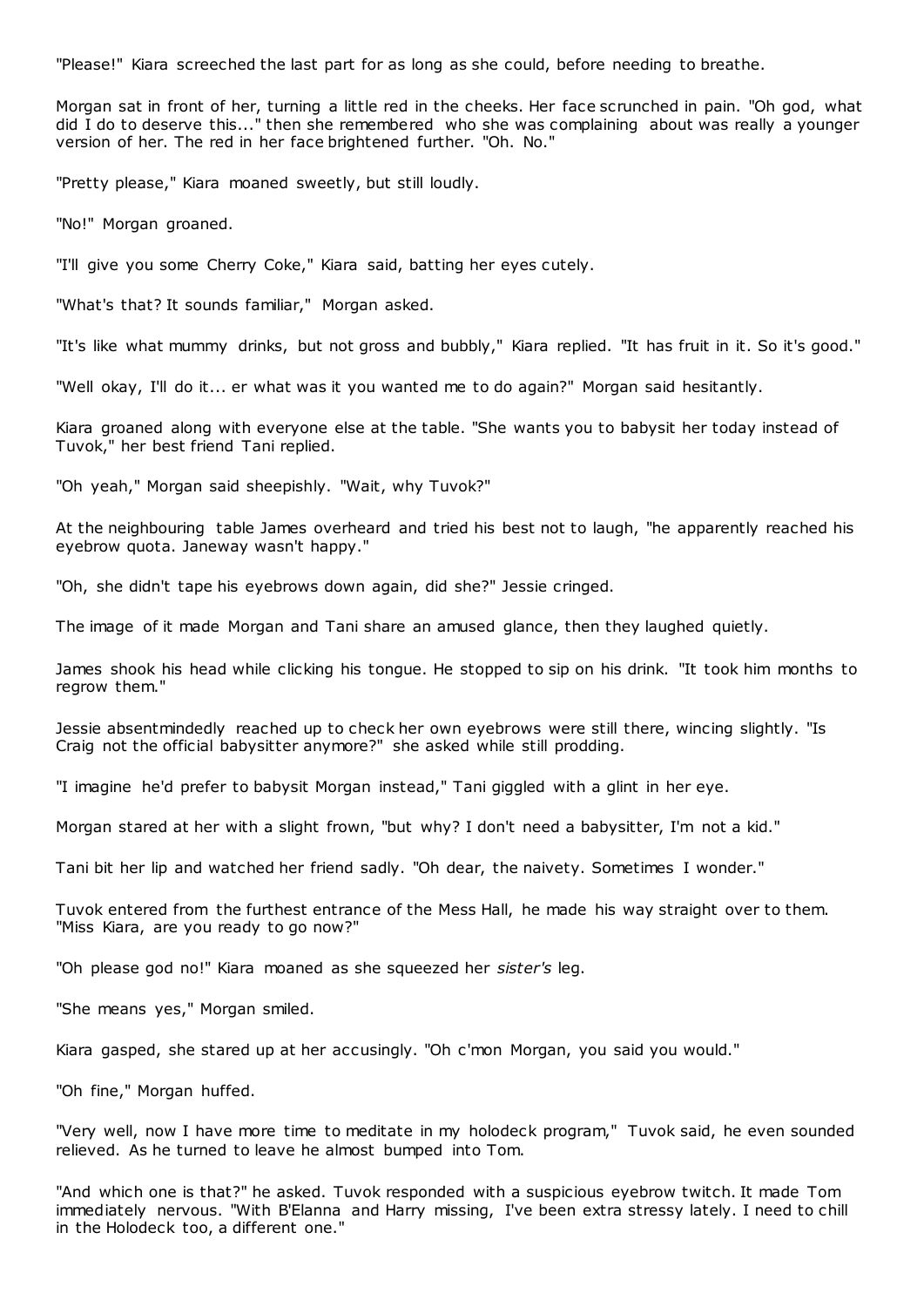"I'm not telling you," Tuvok said.

Tom started splutter, "but... I wasn't the one who put those rabbits in the temple."

"I don't believe you Mr Paris," Tuvok said and he walked away.

Tom harrumphed a little too loudly, his eyes rolled. "I'm much more creative than that," he muttered.

Kiara giggled cutely. James and Jessie shared an *uhoh* glance to Morgan's confusion.

"Oh, what did you do?" Tani asked mid groan.

Morgan glanced between the two tables, "he... hey."

"Please, I know that laugh," Tani said to her. "You weren't always so direct about your antics in the old days."

James meanwhile hunched down to whisper to the little girl, "you told me t hose rabbits were for the latest Captain Proton episode."

Kiara folded her arms behind her back, similarly to how her mother sometimes did, and rocked side to side. All while smiling sweetly. "They were. They escaped."

Jessie narrowed her eyes in James' direction. Even though he was focused on Kiara, he could still see something in the corner of his eye and feel the full effects of it. "You told me they'd be little yappy dogs," she whispered dangerously.

"Escaped?" James said, his voice a tad higher due to nervousness.

Kiara huffed and threw her hands back by her side, pouting as hard as she could. "Tom's fault. They both wanted Holodeck, he made Tuvoky *share*."

Morgan sniggered quietly until she accidentally snorted briefly, getting their full attention. "Sorry. I was just imagining Tuvok sitting cross legged on the floor, humming and haaa'ing, with fluffy things hopping all over him."

Jessie shuddered so much she looked like she was having a seizure to everyone else. "Oh god. No sleep for me tonight," she said on recovering. One little shudder lead to her throwing a slight punch into James' arm. "Thanks a lot!"

He quickly sat up with a sheepish look on his face. "In my defence, you weren't supposed to see it, only Tom was. And she was inspired by the story her mum told her."

"Ugh," Jessie grunted in disgust. "Damien and his stupid little army. Next time I see him, I owe him a broken nose or two."

"Two noses? This ship is a lot more fun than my mum's," Tani giggled.

"How do you know? You were only a baby," Morgan asked.

"Exactly, being a baby is extremely boring. I suppose I at least got free food, the privilege of sleeping all day and best of all, annoying the hell out of everyone just by crying. Oh, I wish I was a baby again," Tani rambled, then sighed while resting her chin in her hand. Everyone stared at her funny, which she laughed off nervously. "I'm kidding. I'm fine with being a woman. I'm sure you are fine with that too," she said in James' direction, giving him a wink.

Jessie's stare turned into disgust while James opted to look elsewhere awkwardly. "I thought James is a guy," Morgan said with genuine confusion.

"No Morgan, she was winking at Jessie," Kiara said.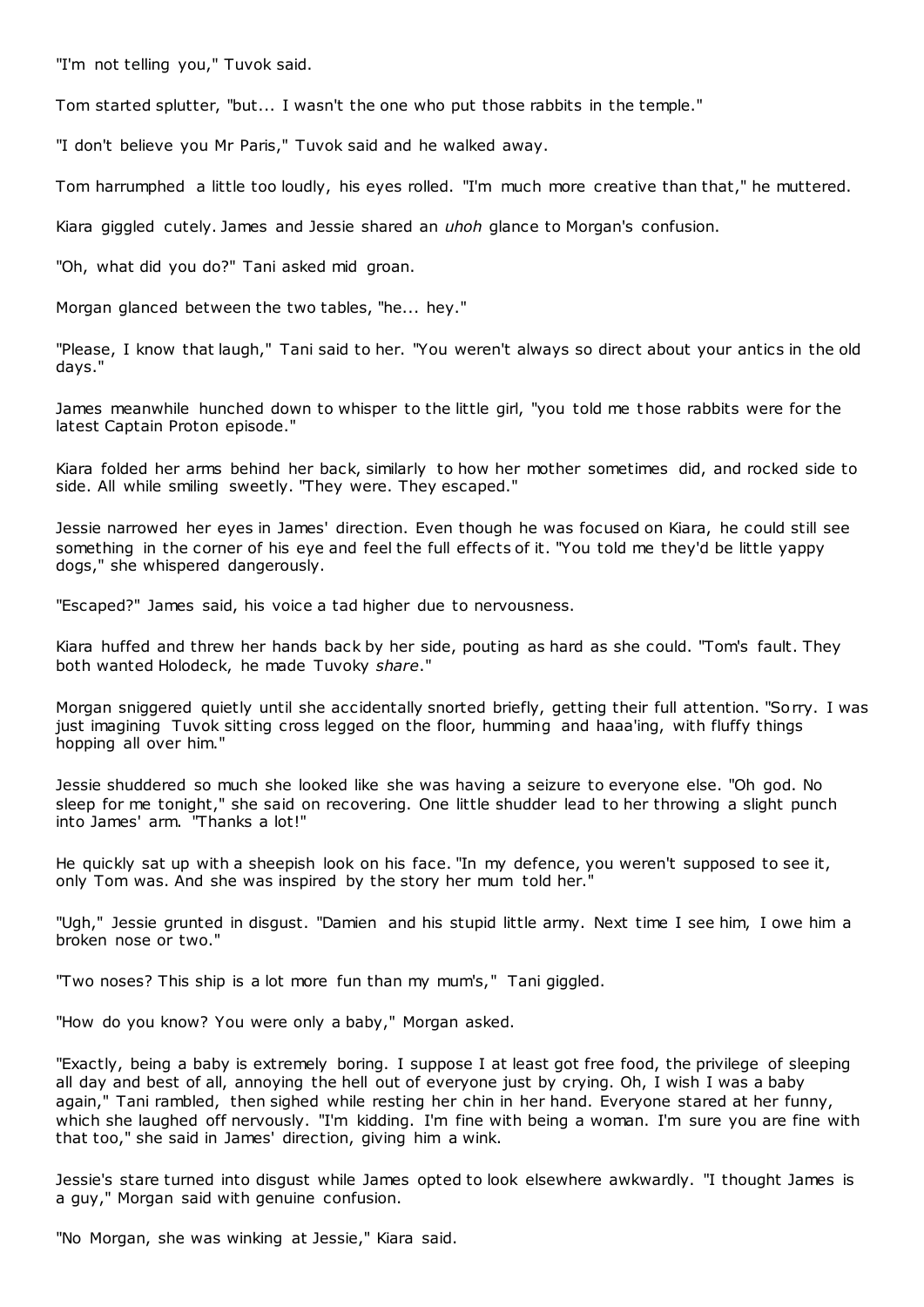"What, no," Tani protested. She scoffed, "as if. I like my guys hot and rugged, not scrawny, old, psychotic and shrill."

The temperature in the Mess Hall, and the entirety of Deck Two for that matter, dropped below zero. Anyone who had heard the words froze on the spot. All except Jessie, she ground her teeth, her eyes sharped so much they'd slice Tani in half given the chance.

"Speaking of fun," Morgan said quickly to hopefully change the subject. "The planet we're orbiting's been abandoned. I wonder why. Maybe a Borg attack, or Tolg even."

"How is that fun?" Kiara asked her.

James was very grateful for the change of subject, he jumped into it sounding a little too eager. "In my experience with these types of places, the cause is infectious and gets us as well. We should know better, but we investigate these things anyway."

"But if it's a Borg thing, I should go down to help. Tolg, we can learn stuff about them," Morgan said.

"I dunno," James said hesitantly. "You'd have to beat out Seven first, and she's a little sensitive when you try to. Sometimes even when you're not."

Jessie was still seething, but still turned her head to join in the conversation. Her voice was ice cold though, "she just doesn't like you."

"Ohno, what a shame," James said in deadpan. "It doesn't help, I'll admit. But I promise you, if you wander into her territory, prepare for the very boring *I'm better than you* claws. They itch like crazy."

Tani laughed for longer than she should've. Jessie rolled her eyes in response. "You're so clever with words. So funny," Tani said.

Morgan and Kiara exchanged similar disgusted faces. Kiara pretended to gag. "I know, me too," Morgan sniggered at her.

"Oh god, we didn't need the yappy dogs after all," Jessie said. James glanced at her with a raised eyebrow, she stared back shaking her head. "We've got one, and it's hanging off your leg. Better kick it off."

"Soooo, do you wanna go?" Morgan asked. Kiara nodded, to which Morgan shook hers. "Not you."

James turned toward her with his puzzled expression, "you mean go to the possibly cursed and or infected with a disease planet? Sure." They both got up at the same time and hurried off.

Tani gasped, "Morgan... hey, get your own." She ran after them shouting, "traitor!"

"Uh, okay?" Jessie stammered. She looked down at Kiara who smiled back at her cutely.

"Don't worry, I'm rooting for you," Kiara said.

Jessie couldn't help but smile at her, "aaw how sw..." Then the sentence replayed in her head, throwing her right off. Most of her face lost a lot of its colour, bringing out her rapidly blushing cheeks. "Wait, what?"

Meanwhile on the Bridge, Tom returned to his station with a forced smile on his face. Once he sat down he allowed himself to give it a rest and frown. Only for a moment as all it did was make him feel even more tense. "So are we nearly there yet?" he asked playfully.

"No, we're orbiting a planet right now," Kathryn said with little interest.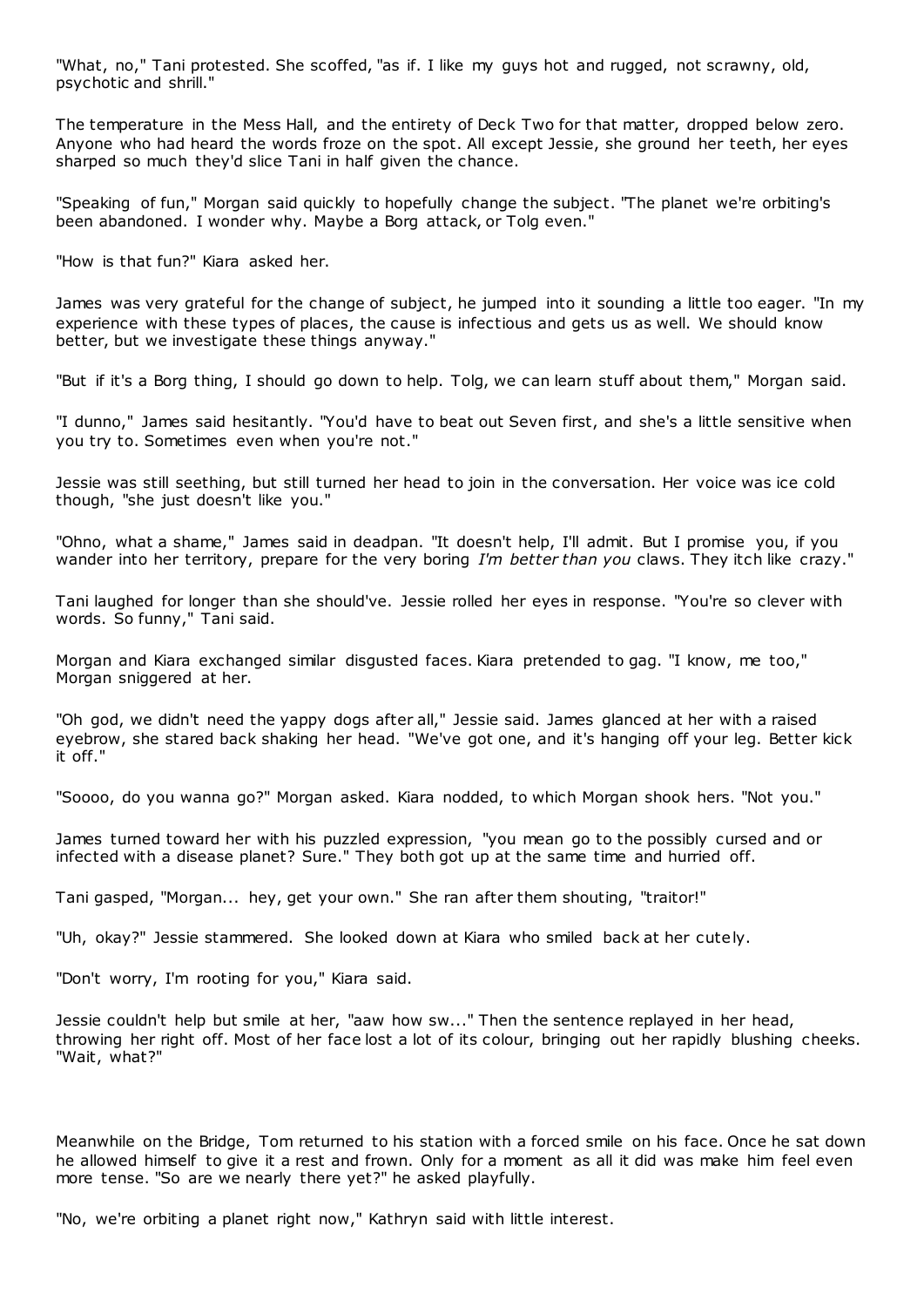"Oh, shame," Tom muttered. "Chakotay?" he called over his shoulder.

"What?" he snapped.

"I forgot," Tom said.

Chakotay and Kathryn stared at one another with similar annoyed expressions.

"What planet are we on? I suppose we have a good reason for stopping," Tom muttered.

"For god's sake, if you have to talk and whine, open your god damn mouth properly when you do it. All you people do is mutter!" Kathryn snapped.

Chakotay laughed nervously, "better than exclaiming I suppose."

Kathryn growled at him, "not if it's called for."

"I'm just saying. We were supposed to be looking for B'Elanna and..." Tom said, daring to swivel his chair around to say it directly to them both.

"I'm sorry Tom. Are possibly millions of people dead an inconvenience to you? Poor baby," Kathryn said in a sickly sweet voice, with a hint of venom at its core. "You'll just have to make use of the Holodeck for an ickle bit longer. I'm sure you're used to it."

Tom flinched, it felt like she had punched him in the face instead. He turned back around to lick his wounds.

"Captain. The planet is indeed uninhabited but there is a vast amount of building decay and very few food resources," Seven said from Tactical.

Kathryn calmed slightly as she thought about the report. "Hmm, so it's been empty for quite a while. Do a scan for weapon signatures anyway, Commander, and keep our shields up. I don't fancy being caught with our pants down if some bad guy shows up."

"Excuse me?" Seven said.

Kathryn scowled as she looked at her briefly and back again. Then she did a double take. "Oh, I was wondering why Tuvok sounded more droll than usual."

Chakotay tried his best not to smirk or laugh. "I doubt we'll find them or the Flyer here. If this wasn't recent, I suggest we move on."

"First I suggest we scan underground, there may be dilithium or deuterium deposits," Seven said.

"Good idea, do it," Kathryn said.

"Curious, Morgan and Taylor have requested to go to the surface," Seven said, her eyebrow twitching.

Kathryn noticed it, she leaned over towards Chakotay with a scowl on her face, "is there a hook and string or something hanging off that damn station?"

"Why?" Chakotay asked while chuckling.

"For a breath of fresh air, she says," Seven said. Her jaw flexed very visibly, "I suspect Miss Morgan has wrongly assumed the damage has been caused by the Borg. Taylor is likely her accomplice once more."

"Okay, tell her they can go providing that they're careful," Kathryn said. Seven's eyes managed to widen more than usual.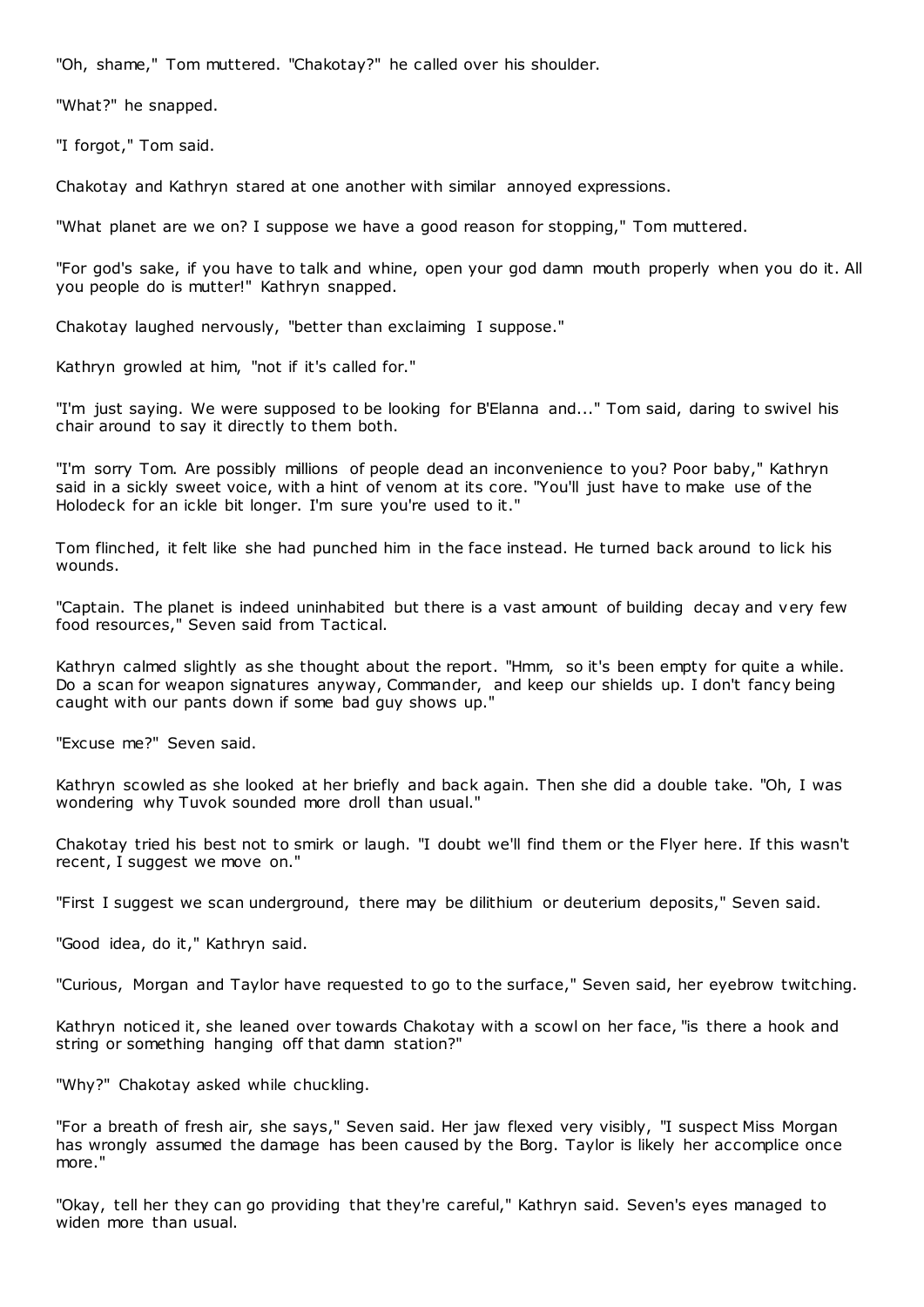Chakotay looked at her in surprise, "what, really? I can't count how many things are wrong with that decision."

Kathryn stared at him with a straight face for a good minute. Then she burst into hysterical laughter. "Oh of course not really." Seven sneaked in a quiet sigh of relief. "What do you think this is, a bad fanfiction where the rebellious teenaged daughter of the Captain and the Commander can and does anything she wants? Jesus."

"Uh, yes," Chakotay said hesitantly.

Kathryn stopped laughing as abruptly as she started. "Shi..."

"Hmm, it looks simple enough," she said while studying the transporter controls. A few commands was all it took for the console to spring to life. She quickly scurried to the pad, stepping over the transporter officer lying on the floor on route. "You're not going without me."

A strange rumbling noise greeted the Seven of Nine copy known as Six as she approached the dark lab. As the door opened a loud echoing roar frightened her back outside. The doors still remained open since she didn't step far enough away. The same rumbling sound began again, only louder. With the door open she realised it sounded more like someone blowing their nose around a microphone.

Before she could figure out what the noise actually was, she heard the Boss' deep computerised voice mumble, "no, you've had enough today, Fuzzlenuzzle."

Six had a good idea what was happening. It was safe to go inside. She stepped in during a third rumble. Sure enough, there was the Boss with his feet up on the computer. His head tilted back in his chair, once again obscuring his face. The voice modulator remained firmly grasped in his right hand.

She tip toed in, heading straight for the Boss' two prisoners in the next room. The pair lay on the beds, still hooked up to the computers with crude looking wires implanted into their foreheads. Not put off, she headed for Harry, smiling deviously.

Once Six was by his side, she leaned in and pursued her lips, gunning for his unconscious face. Her hand caressed his forehead, around one of the wires. Just as their lips were about to meet, her thumb managed to loosen it. It took no further effort to knock it to the floor with a clatter.

Harry's eyes shot open. The first and only thing he saw was Six's very pale skin, bulging eyes and huge almost blue lips coming for him. "Aaaah!"

"Aaaah!" she screamed too.

Harry reached for anything loose, picked it up and slammed it over her head in a blind panic . Unfortunately all that did was knock her unconscious while she was still leaning over him. She dropped onto his shoulder and started to drool all over it.

"What the hell is going on?" Harry stuttered as he pushed her to the floor. He was about to get up when he noticed the second wire, he reached up to feel around. The previous wire left no obvious mark that he could feel, so he carefully pulled the remaining one out before sitting up. Doing so he noticed B'Elanna lying in a similar predicament beside him.

A loud croaking sound echoed through the open door. Startled he looked across. All he could make out was a darkened window opposite him. Then the Boss' voice mumbled, "capture my intelligencezzzz."

Harry slid off the Six-less side of the bed carefully. His first goal was to free B'Elanna. Like him, the two wires were pulled away with little effort and left no marks afterwards. He was a little curious as to why, but there was no time, he thought.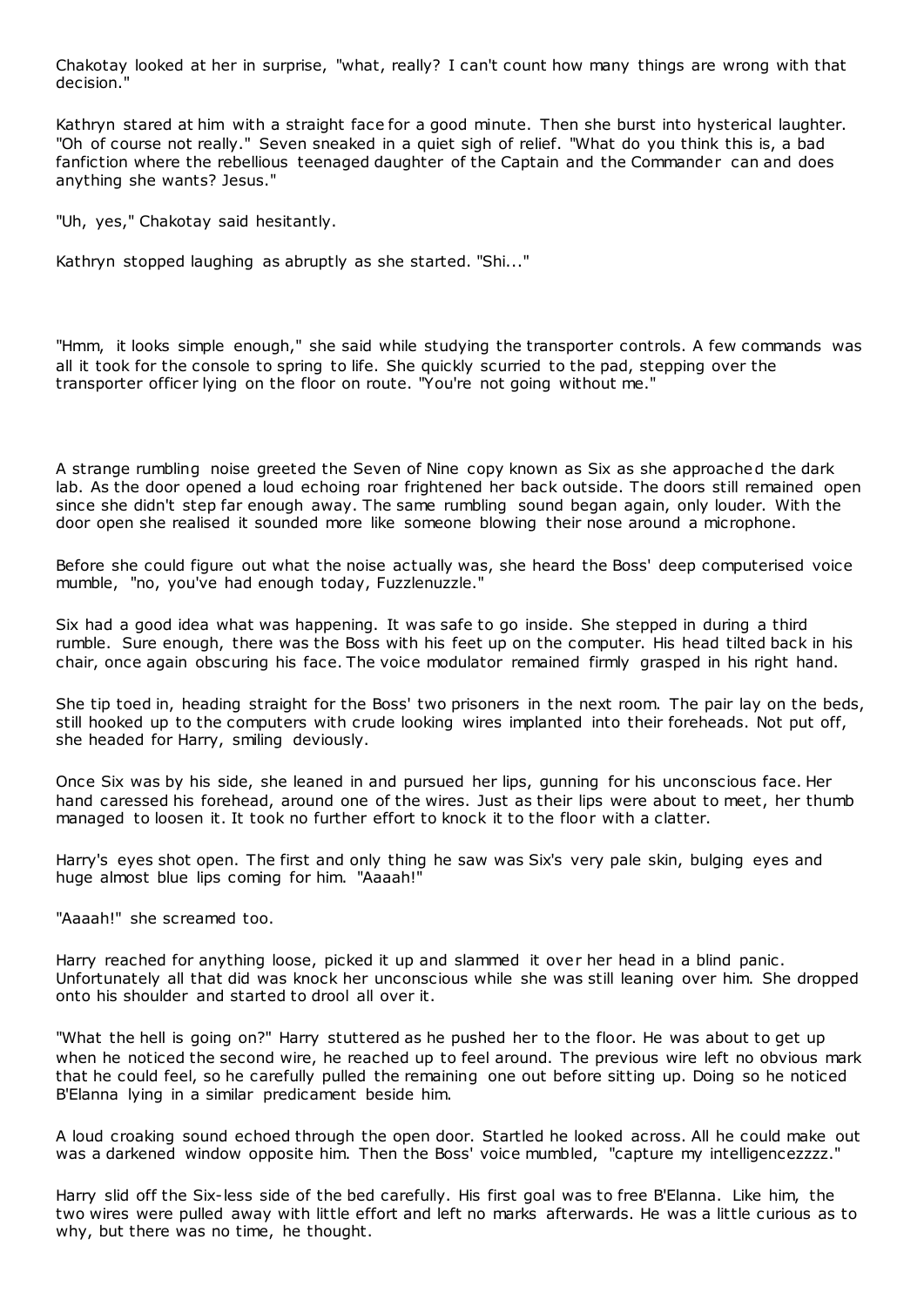B'Elanna opened her eyes, but she didn't truly wake up until she got the cold water splash of water in the face that was the Boss' sudden shouting. "No flowers!" His voice returned to a mumble, "they'll eat the soldiers."

"What? How..." B'Elanna said. "Where are we?"

Harry shook his head. "I don't know. It looks like some sort of laboratory."

B'Elanna noticed the two tendril like wires laying beside her on the floor. "Let's go. Figure it out later."

They hurried for the exit only during the Boss' various noises. Harry glanced over his shoulder to see where it was coming from. All he saw from the door was a pair of feet and an arm dangling.

The first detail that hit half of the awayteam was how eerily familiar this alien town looked. They had beamed into what appeared to be a town square, surrounded by buildings of various sizes, style and age. Some of which reminded James most of all of the town he was born in, except in this case everything looked like it had been left to rot for centuries. Nature had attempted to reclaim the land. Moss and weeds lined the streets, covered the cracks in the bricks. Green could even be seen in the upstairs windows, broken by some unknown event.

The sky above them thankfully shattered the illusion of an apocalyptic Earth for Craig and James. A hazy lavender with thick patches of grey clouds. The star little more than a dot overhead in comparison to Earth's. Their moon appeared to be much bigger, which at the moment was mostly a dark shadow in the sky with a tiny patch of it brightened by the star.

Tuvok scanned their surroundings while Seven directed hers in one particular direction.

"Curious, none of the damage here seems to be artificial in anyway," Tuvok said. "The structures here simply succumbed to the ravages of time."

James thought that was far more creepy than an attack from aliens or their own people. It brought a chill to his skin, though the distant star wasn't helping much with that. "How much time?" he asked.

"I would estimate from the decay and the foliage growth, three centuries," Tuvok answered.

Craig shuddered. Suddenly everything around them was a potential threat to the team. Every part of him wanted to leave. "Then... what are we doing here? I dunno if I want to know what killed everyone."

Seven closed her tricorder as she turned on her heel to face them. "It is possible that a civilisation perished here. But it is also possible they simply evacuated this world due to an unavoidable threat. A threat that has since passed."

"They weren't so eager to come home though, were they?" James commented.

"Some people like the warmer climes," Craig chuckled nervously. The more logical members of the party stared at him like he had told them they were wrong. He was a little relieved though that James responded to his joke with a smirk. It helped keep the embarrassment at bay for now.

"Anyway, sensors detected traces of dilithium further into the ruins," Seven said.

Tuvok nodded, hinting to her that she lead the way. They ventured onwards. Craig and James hung back slightly before doing the same.

"At least it doesn't look like a Borg attack. The no crater is a good sign," James said.

Craig sighed, partially relieved but still a little wigged out. "Why did Morgan want to come here? Are you sure she wasn't just making up something to get you and her away from the catfight?"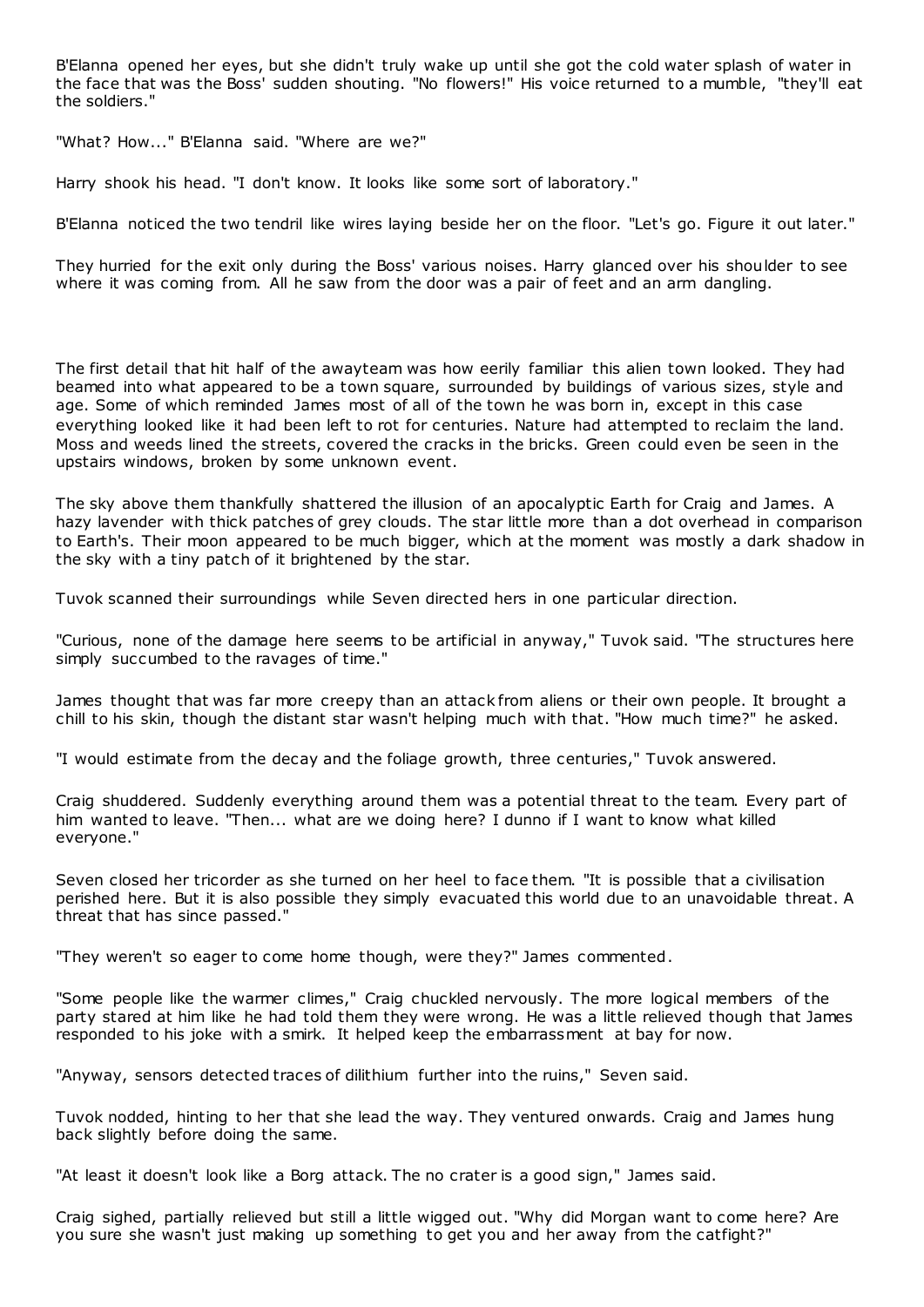"No, I thought that too. That's why I went along with it," James replied. He had another gaze around as they walked. A gentle wind brushed passed them. Trees swayed, buildings groaned, lighter rubble tapped the ground it rolled across. "She still seemed disappointed not to be going though."

Craig's eye drifted to a far up window. His heart skipped a beat as he saw brief movement there. It only took a second to realise it only seemed to be a light fixture wafting in the breeze. "Well she's not missing anything."

She pushed a door open. It was extremely dark inside even with the torch in her hand. The most she could make out was blurry outlines of things. A strange breeze emanated from her right, so she pointed the torch that way. The light managed to pierce further, a brief movement to one side told her there was a doorway in that direction.

She followed the strange breeze into this other room. It seemed a little lighter than the last one, there were several windows on the west wall.

The cupboard in the corner of the room creaked. She walked towards it to peer inside.

Seven's scans lead the team into a large, three storey building. The first room they entered looked to be a large factory floor, still filled with large machines rusted through and degrading. The dilithium traces were spread apart within the structure. Tuvok told the team to split up into two teams, one lower ranked Security personnel in each. Seven immediately chose Craig before he had even finished speaking, which James had reacted to with a humoured scoff. They then went their separate ways.

Tuvok and James' path lead them into a narrow warehouse. The shelves alongside both walls remained securely in place despite their degradation. Some of the stock items though hadn't been so lucky. Several spots were empty, with only darkened patches left behind. The majority that were left mostly intact were cubed metal containers labelled in alien writing. Tuvok stepped forward to scan them.

Craig was surprised that they still had dilithium in their path, as they entered an office block. He thought twice about asking her if she was sure. Unlike Tuvok, she'd take offense to this.

The office they entered appeared to be spread across the depth of the building. Many metal desks remained fixed to the floor, lined in two rows in the centre of the room. As he looked around he noticed frustration on the ex-drone's face. She stopped for a moment to do a fresh scan. He waited until she was done.

Seven then kept on walking ahead, leaving him behind. When Craig noticed he panicked a bit and hurried after her.

"Lieutenant," she called moments after entering one of the many doors opposite him.

He made sure to have a phaser ready before he followed her inside. He ran into it, fearing the worst. Instead he saw Seven crouched down beside a body lying on the floor, in front of a huge imposing cupboard. He hurried to her side to help, only to be taken by surprise at who the body was.

"Tani?" he stuttered. "What's she doing here?"

Seven raised her eyebrow curiously at him. "I do not know. But we need to get her back to Voyager."

Craig nodded as he tapped his commbadge. "Anderson to Voyager."

# **Sickbay:**

Kathryn and Morgan hurried inside. The Doctor was hovering near Tani's bio bed with a tricorder in his hand. Seven and Craig stood near by.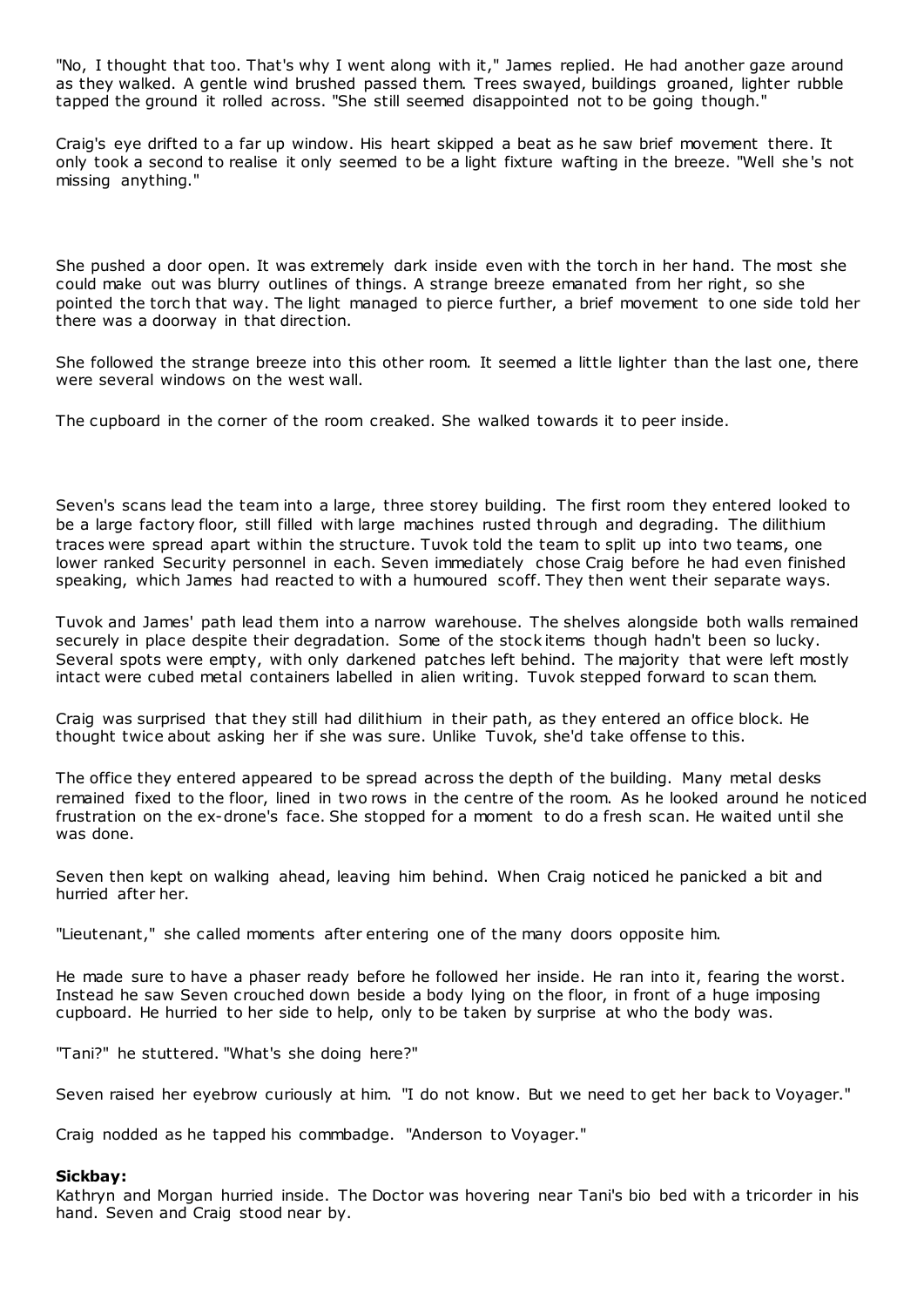"What happened?" Kathryn asked.

"We went into this old factory building, looking for the dilithium. We split up and we found her," Craig stammered.

Seven's eyes and brows flickered in slight frustration. "It appears that this Tani thought she deserved or was needed to be on the awayteam, and transported down without permission. Since she was alone, we did not see what happened to her to affect her in this manner."

Kathryn frowned at her, "at least Craig's explanation had actual information, not conjecture."

"I disagree. I doubt you gave her permission to join us," Seven said flatly.

"She appears to be comatose. I cannot wake her," the Doctor said.

Kathryn sighed and tapped her commbadge. "Janeway to Tuvok."

*"Yes Captain?"*

"Have you found anything down there?" Kathryn asked.

*"No Captain, the dilithium we have found has been diluted for the machines in this factory. It would be of little use to us."*

"Is the rest of your away team okay?" the Doctor asked.

*"No problems so far, Doctor. There does not seem to be any sign of airborne disease,"* Tuvok's voice answered.

*"Or dead people either,"* James' said. *"It's like they up and left the place. Even after a few hundred years, surely there'd be something left."*

Morgan flinched at his first sentence. It was big enough for Kathryn to notice in the corner of her eye. She glanced at her briefly in concern.

*"You are assuming that the civilisation lived and died like humanoids do, or that an attack itself couldn't be designed to kill and not damage buildings. It's still very possible that this was the work of an attack."*

*"Yeah... er, good thing you were here to keep me optimistic . Now I feel much better."*

The commline fell silent, uncomfortable. Everyone knew Tuvok would be raising an eyebrow at the moment. The Doctor thought it was a little amusing at least.

*"Indeed."*

"Prepare to beam back to the ship," Kathryn shook her head. "Regroup with a bigger team. I want to find out how a member of my crew fell into a coma." Seven took that as cue to return to the Transporter Room, Kathryn only had time to glare at the door.

# *"Aye Captain."*

"Mum, let me go," Morgan said quickly.

Kathryn wasn't laughing this time. She stared at her daughter sternly. "I know she's your friend, but..."

"It's not that," Morgan said defensively. "I've seen this kind of thing before. Colonies abandoned, no sign of anything wrong. Except for the whole no people thing."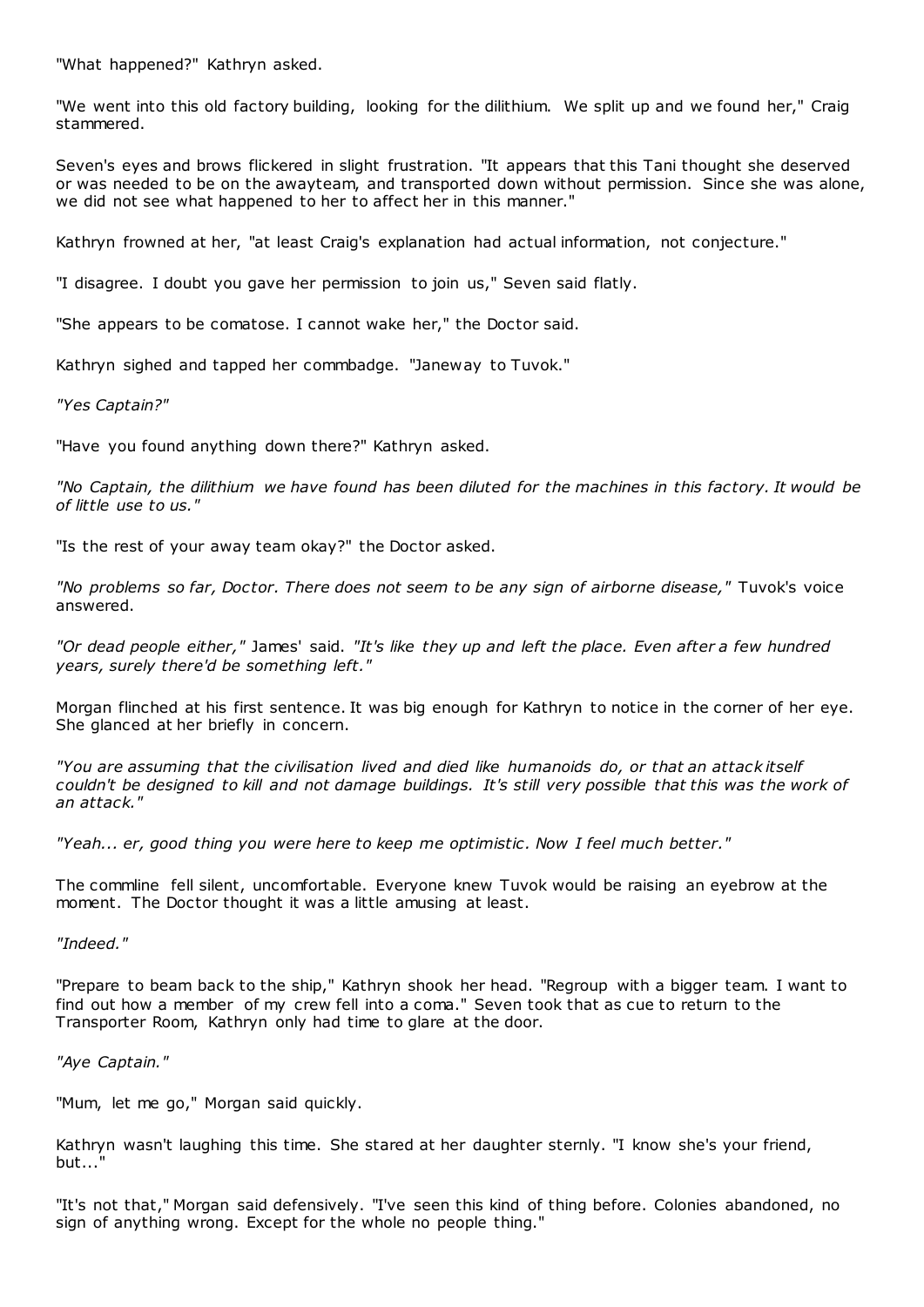"That doesn't mean you should be traipsing off into an obviously dangerous mission," Kathryn said. "If you tell us what to look for..."

"Mum. I've done this plenty of times. I'll not wander too far from the group, and I know what few things to look for. Besides," Morgan said. A sneaky glint in her eye appeared. "If you're really worried, we could ask Seven about it. As a fellow ex Borg she's bound to have heard..."

Kathryn's left shoulder twitched in an attempt to keep her face straight. "I'll pack you a lunch," she grumbled.

B'Elanna and Harry walked down the familiar corridors of Voyager. Their faces a mask of curiosity over their confusion.

"It's Voyager, undamaged, before the crash. But how?" B'Elanna wondered.

Harry gazed around. The sights around him didn't make him feel at ease as they should, quite the opposite. He stopped behind her. "So much for my hologram theory. Maybe we should go back."

B'Elanna stared back at him in disbelief and a little anger.

He wasn't put off, "our snoring prison guard may be *persuaded to*..."

"Are you kidding?" B'Elanna whispered harshly. "He could ask for backup. He may already have. Best case scenario we'll be back in dream land. Besides I..."

"Oooh, that was rude!" Six shouted from behind them both. The pair turned around. Both got a good, not close up first look at the paler and unhinged Seven of Nine copy. Neither knew what to make of her. She creeped them both out. "I don't heal you know. This will ruin my face," she cried while pointing at her forehead.

Harry shrugged while B'Elanna scrunched her face looking at it. Neither could see anything wrong with her head.

"What happened to you?" B'Elanna asked.

"Harry got a little frisky. That's not my kinda thing," Six complained.

"Uh no, that wasn't... I don't want to know. God," B'Elanna grumbled impatiently. She leaned in a little closer to Harry so she could whisper, "she's not armed. Go." Despite that, she gave him no choice. His arm was dragged.

"Wait!" Six cried out. Her foot stomped, she huffed, but still she didn't chase them. "Boss is sooo gonna scold me good for this."

"You were saying?" Harry asked once they were clear.

They arrived at a turbolift. They both knew better than to use it, so they back tracked to a Jeffries tube. Doing so Harry noticed something odd. He ran back to the turbolift to B'Elanna's annoyance to get another look at it. The label *Deck 13* froze him solid.

"Oh, what the fu..." he growled. B'Elanna dragged him away again, this time all the way to the Jeffries Tube section. "How come this isn't a fire damaged hovel?" he complained all the while.

B'Elanna opened the hatch as quietly as possible. Harry wasn't pleased that she was not replying. He tapped her on the shoulder.

"Or squished into a new Deck Ten. This isn't right. We're still dreaming. It's a trick," he said.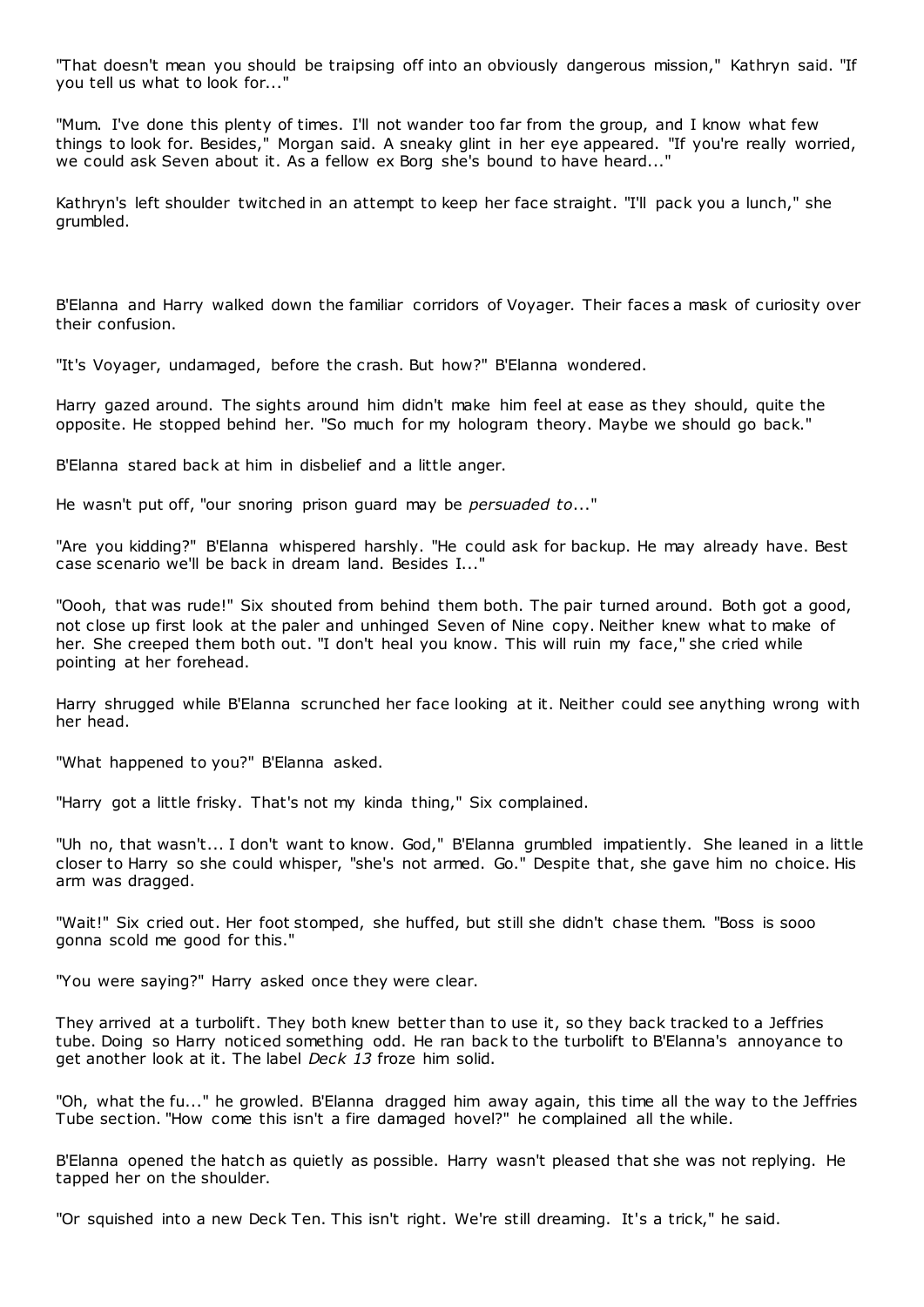B'Elanna glared him into silence, then pointed back at the open hatch. He got the message and climbed inside quickly as footsteps approached. She followed.

"This is real, all right," she whispered once the door was closed behind them.

"How do you figure?" Harry whispered back. "You don't get it. We're on..."

"Voyager yes. I noticed. But it's not..." B'Elanna tried to say.

"Real, that's what I said!" Harry hissed back.

B'Elanna rolled her eyes, "I didn't or wasn't going to say that." She looked at him with a deadly gaze, which told him if he interrupted again he'd pay for it painfully. "On the Flyer, in Voyager's remains. I felt like I had done it a dozen times. Here, it feels different. This is real. I think we're on Seven..."

"Thirteen," Harry interrupted anyway. "Don't you get it? This is a new dream. Of course it won't feel familiar."

B'Elanna smiled to his surprise. He expected a beating. "See. Why would our Deck Thirteen be fine in a simulation made to trick us? It wouldn't be convincing in the slightest."

"You called," Six said. Harry and B'Elanna glanced at the hatch, the drone's head peeped through it. "Oh sorry. I haven't been promoted yet. Carry on." As quick as she appeared, she was gone.

"What?" they both said in unison.

Harry's colour had all but faded away, "you're right."

"This has got to be Seventh Voyager," B'Elanna said. "This deck, Seven's behaviour. They kidnapped us and force fed us the delusion we were searching for our Voyager."

"But why?" Harry said. "If it's to lead them to ours, they're not going to get much from it but ice. Unless..." For the first time in what felt like years Harry felt a little hope brewing in his chest. "The slipstream test was part of the illusion. Voyager may be fine, why bother with us if it weren't?"

"They wouldn't have known that, at least at first," B'Elanna said, dashing his hopes already. "You could be right. My head's a little fuzzy already."

"We should head for the shuttle bay. Do you think the other copies of us are as stupid as their Seven?" Harry asked, already crawling away from her.

"I doubt it. I don't think she was even Borg," B'Elanna said as she followed him. He looked over his shoulder with a frown. "Never mind, not important."

They continued to crawl until they reached a door and a ladder. Harry climbed up first.

The door leading to the corridor opened again. Six stuck her head in and pointed at nothing. "Ah ha, you think you can trick me..." she trailed off once she noticed. "Oh."

Tuvok stared blankly at the new arrivals for a moment, both his eyebrows threatened to jump at any moment. "I do not understand," he said finally.

Morgan smiled and shrugged her shoulders, "what's not to get? Mum thought we needed an expert on the team."

Seven's jaw clenched. Unlike Tuvok, she had no concerns over raising an eyebrow. Kathryn hadn't imposed a limit on her yet.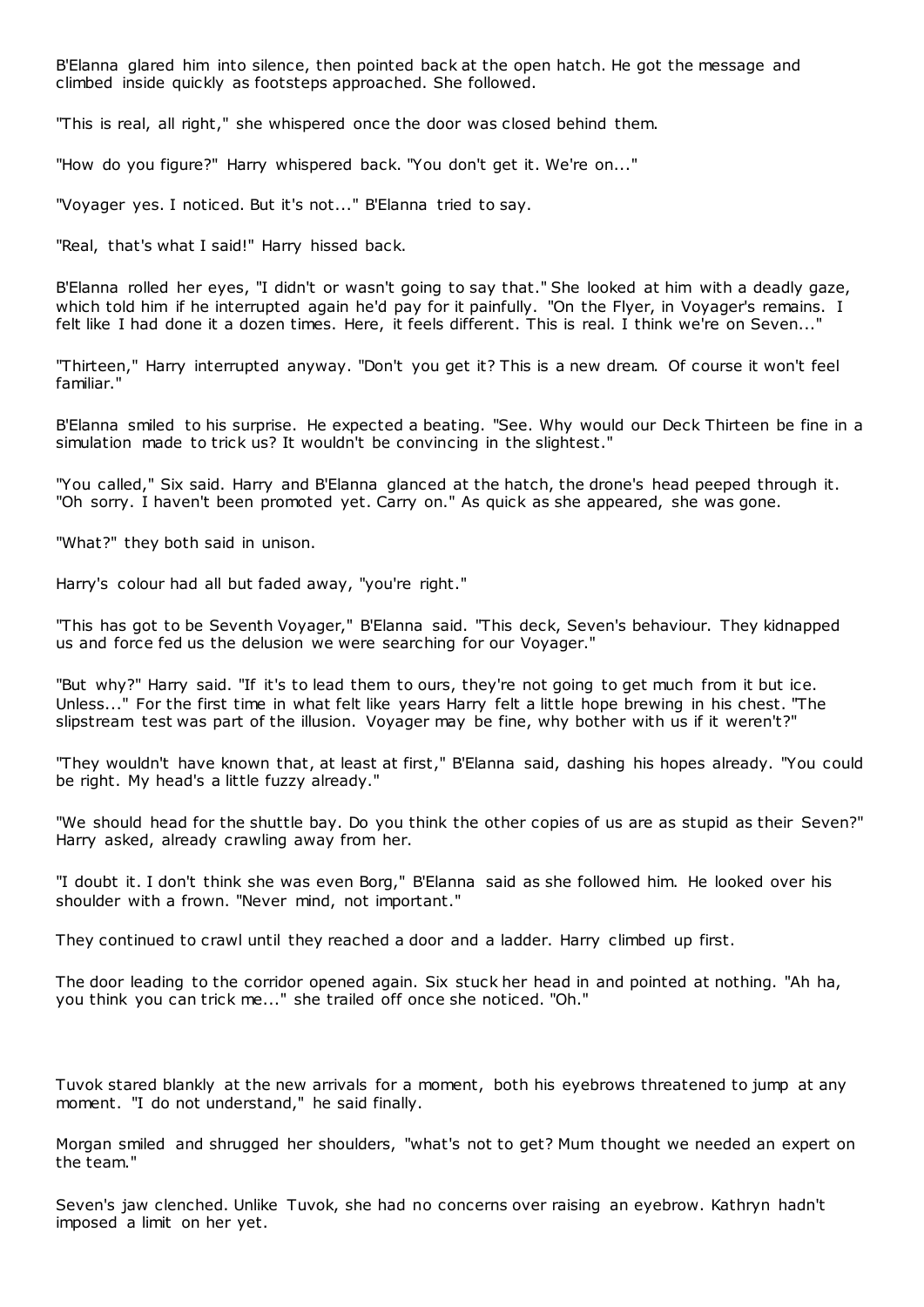Tuvok said it for her, "an expert on what?"

"Hmm," was all Morgan said as she absentmindedly reached into a medium sized backpack hanging off her other arm. Tuvok and Seven were even more baffled as she pulled a sandwich from it and began to munch on it. They glanced at one another as she began to pace around them while having a good look at the scenery.

Craig and James found their reactions funnier than what she was doing. They laughed quietly. A brief stare from Seven made Craig nervous enough to stop and bite his lip.

"No dead people, buildings left alone," Morgan mumbled with her mouth half full. James cleared his throat as a hint. She laughed before swallowing her food. "Sorry, still new at this." Her gaze drifted up towards the sky as she took another bite. Once she finished with it she continued, "yep, it definitely looks like a typical assimilation. Luckily it was so long ago, so we don't have to worry."

Seven rose to the imagined bait, her shoulders tensed. "You are very much mistaken. Why would you assume yourself to be an expert on the Borg, when you make juvenile mistakes such as this? By your own story, you were only a Borg for a few seconds. Living with a group of children on a Borg ship is not a comparison to a life as an actual drone."

Morgan's brow furrowed as she looked at her, at the same time her lips curled into smirk. She then cast her eye towards James and Craig. "You weren't kidding. Ouch, got a huge prick there."

James sniggered before responding, "in more ways than one."

"I assume the Captain was merely trying to provoke a reaction such as this, by humouring you Miss Morgan. She shouldn't be encouraged," Tuvok said as diplomatically as possible.

"I'm not talking about the Borg though," Morgan said, prompting further blank stares. "This looks like the Tolg's handiwork."

"The Tolg are nothing more than a myth, perpetuated from possible Borg attacks on more limited races," Seven objected.

James nodded, "yeah, except for the pyramid shaped ship that attacked the Borg sphere the other week. Yeah, the Tolg are the Borg bogeymen for sure."

Tuvok looked on curiously. "You stated that the no damage and missing population was a sign of a Tolg assimilation. Care to elaborate?"

"Sometimes they'll fire on the surface, but they tend to avoid doing any damage as it reduces the amount of new drones they'll get. They take and they go, that's their main style," Morgan replied uncomfortably.

"Well yeah, you don't want to kill everyone off and leave with nothing," Craig said.

Morgan laughed nervously, "that's er... not a problem for the Tolg. Quite the opposite. They just prefer to kill, how can I put it? Cleanly."

"Cleanly?" James said slowly, hoping he had the wrong image in his head.

"Yeah," Morgan said as she looked to the sky once more. "Unless they can't stitch you back together because of a missing limb or two, then you're a nice little Tolg slave for afterlife."

"What?" Seven said in bemusement. She didn't believe it one bit, she found the girl ludicrous with a childish imagination. "Are you suggesting the Tolg assimilate even the dead? That's..."

"No," Morgan answered to everyone's relief. "I'm saying they assimilate *only* the dead."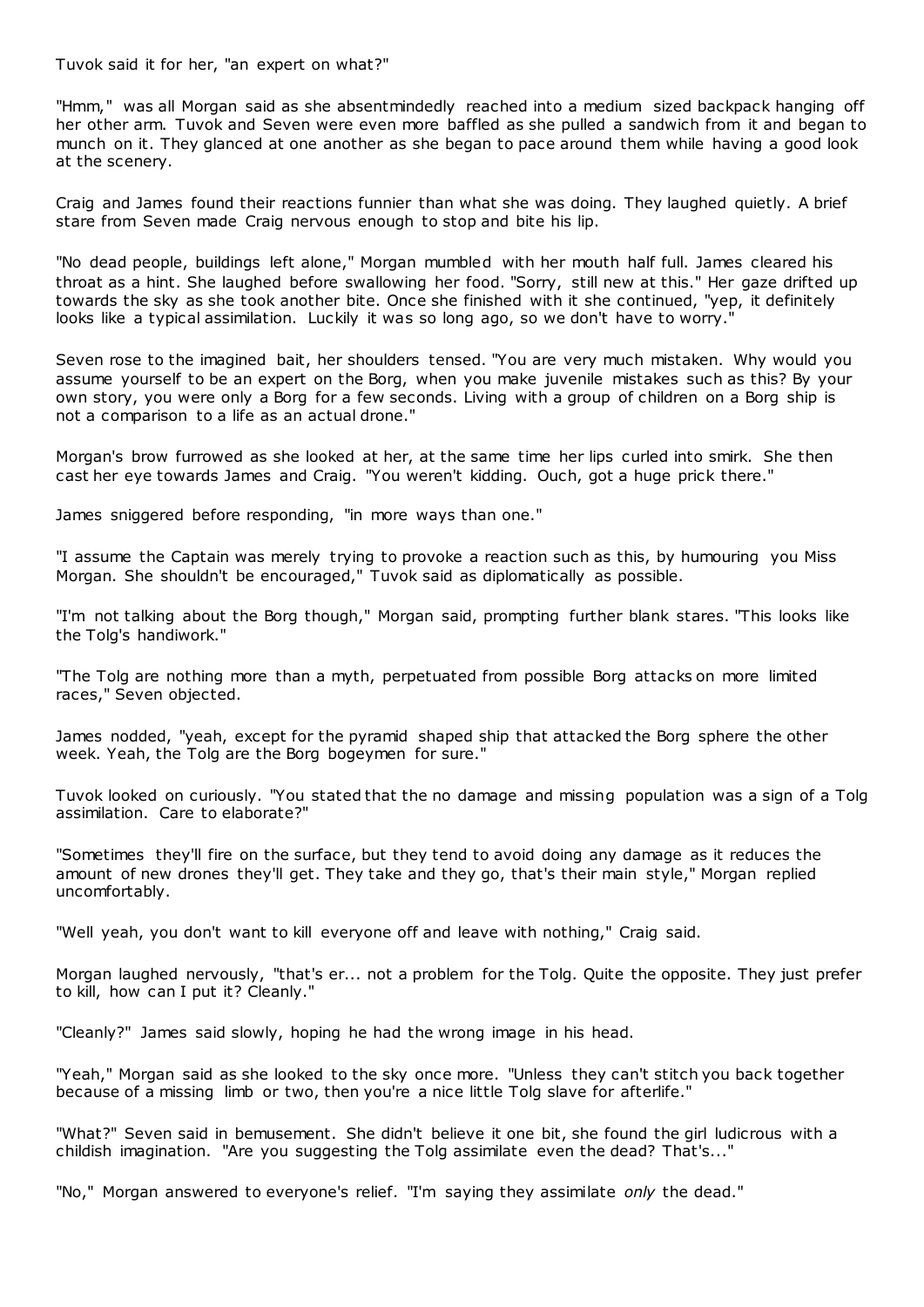"Ho boy," Craig stammered very nervously. He didn't think he could feel anymore nervous on this planet. He was wrong.

James cleared his throat to hide his own nerves. "Unless they knock people into comas, something else is going on here now. Maybe we should look into that."

"I agree," Tuvok nodded.

Seven seemed sickened at the thought, "I was about to suggest the same. We should return to the factory. I had time for a quick scan of the room we found Tani in. I found nothing unusual. How ever we didn't explore the whole building."

Morgan sighed and shook her head. "I can't believe she followed me down. I wasn't even allowed to the first time. Maybe she thought the same as me."

"Apart from the vessel, there is no proof of the Tolg's existence or assimilation methods. Children often jump to conclusions. It's foolish to continue this discussion," Seven said. She lead the way without another word.

Tuvok followed as well, pointing a tricorder straight ahead.

"Wow. She needs to pull that catsuit out of her ass crack," Morgan commented. She glanced down at the remaining piece of her sandwich with disgust. "Put me off my dinner."

The rest of the team walked casually after them. Craig tried to keep his laughter to himself, but James heard him and had to comment. "She's sounding more Janeway Lite everyday."

"Don't... ruin it for me," Craig shushed him.

It didn't take them long to return to the factory and the small room next to the office.

Seven pointed towards the spot where she found Tani. Tuvok took the lead, scanning every inch carefully.

"There were no signs of any trauma on her body. No toxins in the air, nothing that would harm her," she said.

As the tricorder reached the door to what looked like a cupboard directly ahead, it flared up. He stopped moving it to study the readings further. "Taylor."

James left Craig's side, by the door they entered through, to go over. "What is it?" he asked as Morgan did so as well. Craig watched on nervously, his grip on the phaser in his belt tightened.

"A mild energy reading. It could be benign. Standby, I'll open it," Tuvok ordered. He lightly frowned when he noticed James didn't come alone. Morgan hovered behind him, looking over his shoulder curiously. James glanced back at her, both his eyebrows raised.

"Ookay, ookay," she huffed as she moved barely a step to the left.

Tuvok's hand hovered over the small metal handle. He waited until James was armed before he pushed it down. The door clicked and groaned, it felt heavier than it looked when he pulled it toward him. Halfway it was more like it was pushing him instead. James quickly pointed his phaser at the door as a huge blur fell in between them and onto the floor. Morgan yelped and backed away, shaking horribly.

"Eeeew, that's gross," she complained, covering her eyes with both hands.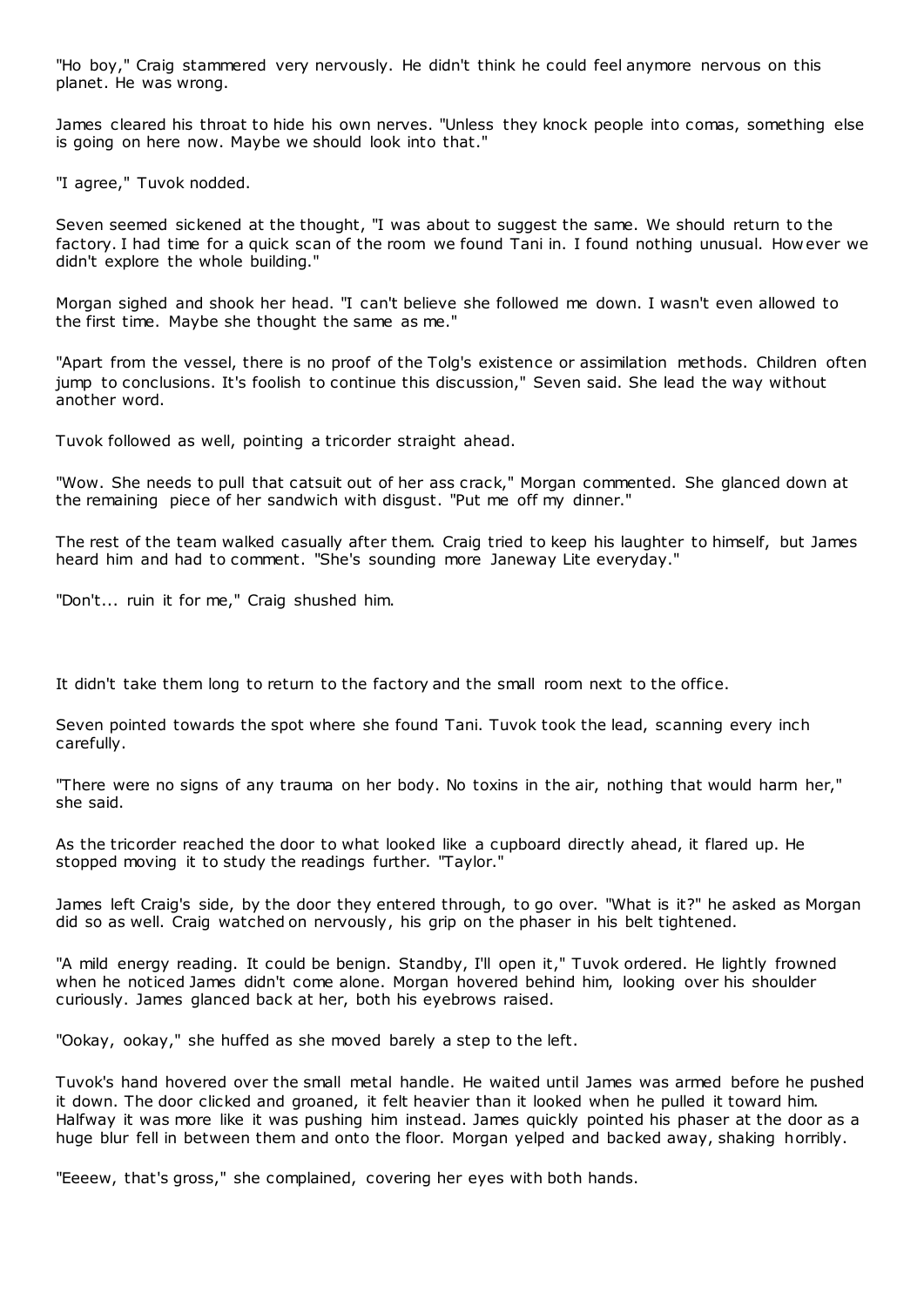Tuvok glanced down to see what it was. James lowered his weapon back to his side at the same time Seven dashed over, tricorder buzzing away. Craig's eyes widened first before he turned away to pretend to keep a look out.

Seven crouched down beside the object. Humanoid in shape, its skin had mostly melted away, leaving nothing much left besides a brown-grey skeleton. "It's a deceased body," Seven said as if it were nothing. Judgement was in her eyes as she glanced up at the frightened teenager.

"Duh, I know! That's why it's gross," Morgan complained.

Tuvok knelt down and he scanned the body. "I cannot tell how this person died," he frowned.

"Maybe he suffocated in the cupboard," Morgan said. Seven & Tuvok stared blankly at her again. "Well, how do you explain why he was in there?"

"He was probably murdered, maybe the murderer put the body here to hide it," Craig suggested.

"Maybe, but that doesn't explain why Tani's in a coma," Morgan said.

James chuckled quietly, which prompted everyone to frown at him. "The Tolg could be more picky than we thought." Craig was about to ask what was so funny about that but James beat him to it, "oh sorry, forgot the magic word. Maybe."

Seven stood back up, staring directly at him this time. "Why is it when the conversation turns to irrelevancy, it is always Taylor that's responsible?"

"Oh, I figured it out. Seven found her, right? Maybe..." Morgan said, looking briefly at James for that one word. "She passed out from boredom. I'm starting to feel a bit woozy myself." Seven's eyebrow raised in distaste.

"Focus please," Tuvok said sternly. "We need to find the cause so we can cure her. It's entirely possible that whatever did this to Miss Tani, could happen again."

# **Sickbay:**

The Doctor carried an equipment tray over to the occupied biobed. He was about to put it down when his patient's eyes fluttered open. It shocked him into dropping it the rest of the way with a small clatter.

He tapped his commbadge, "Sickbay to Tuvok. Have you done something, because Tani has regained consciousness."

*"Already? That's the quickest coma I've ever known,"* Morgan's voice said.

*"Excellent, I'm on my way. Seven, Anderson, Miss Morgan keep investigating down here. I will t alk to Tani. Taylor, you're with me,"* Tuvok's said.

The Doctor sighed at the same time James' voice mumbled something. He missed it completely. "That's a no."

*"Chicken,"* Morgan's voice muttered.

*"What do you mean?"* Seven's asked.

*"Good god... Never mind,"* Morgan's groaned.

"Let me play with it."

"I don't think you should be playing with it, it's delicate."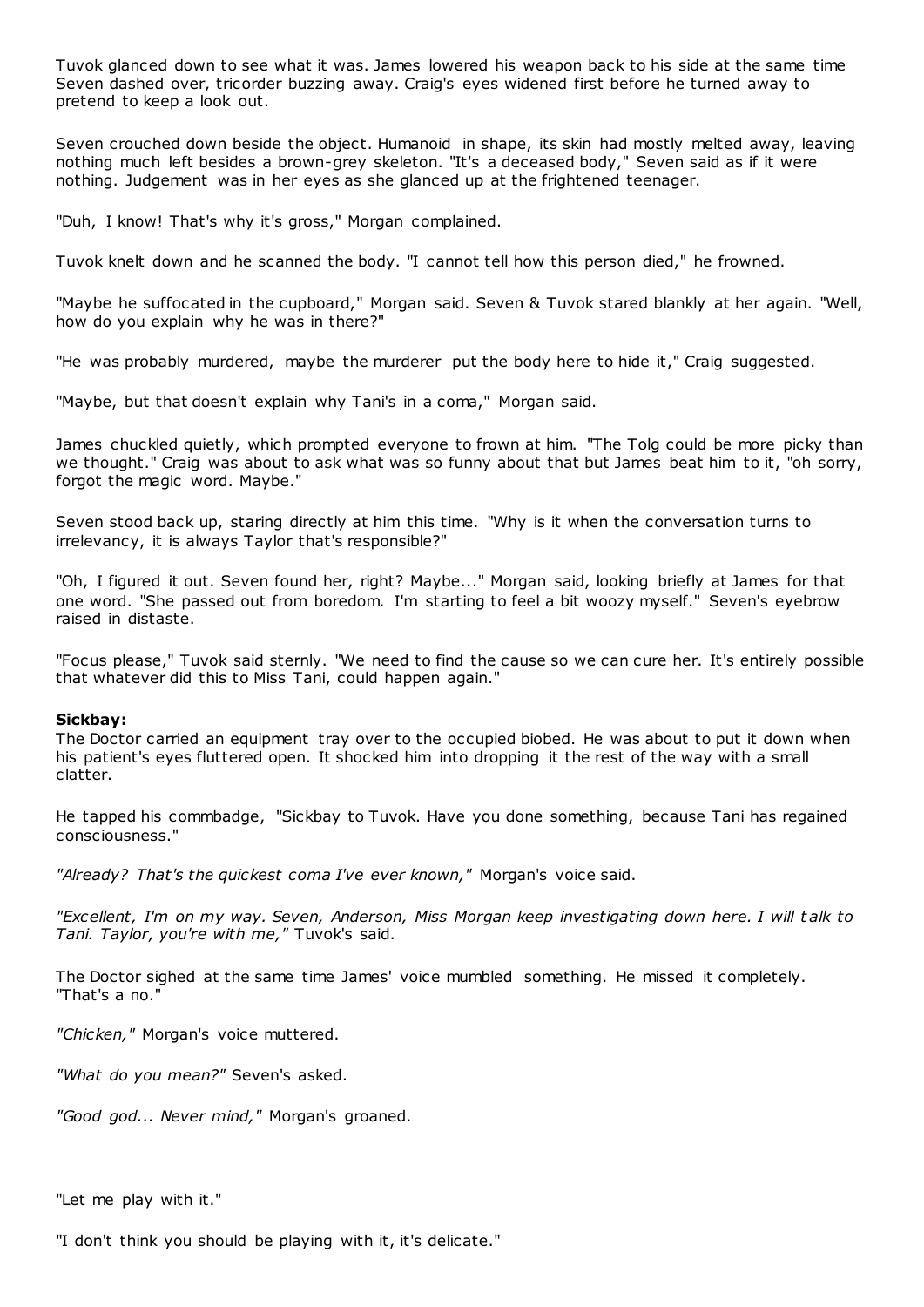"Come on, it'll be fun. You'll like it."

Tom sniggered rudely, but it was the only sound that Kathryn heard when she entered from the Ready Room. She gave his back a disgusted look.

"No, no, maybe I should go first," James said.

"Hey, I could be good at this, you don't know," Jessie huffed.

James made a pained *er* sound before replying, "I don't know. My head's still sore after the last time."

Tom couldn't take it anymore, he climbed out his chair to discreetly walk over to Opps.

"Oh shush, let me just open it. No one will see," Jessie whispered.

"Yes they will, it'll stand out a mile," James protested quickly.

"It's not a XL, it'll be fine," Jessie said.

Tom was so close now and they hadn't noticed him. He was so looking forward to catching the pair in the act, embarrassing them for once instead of the other way around. He lunged forward yelling, "ah ha, what naughty things are you two up to?"

James and Jessie looked at him as if he'd walked onto the Bridge in pink silky pyjamas. When he spotted that the only incriminating thing about them was a 3DS in James' hands, he started to feel like he was too.

"What's the matter with you, Paris?" Kathryn snapped at him on approach.

Tom's face was a bright red, he didn't know where to look as every direction there was someone staring at him. "They're playing games. Ah ha!" he badly improvised.

"What else is new?" Chakotay commented with little care.

Kathryn shoved Tom out of her way so she could stand beside Opps. "Please tell me that isn't what Tuvok sent you to give me," she said.

James shrugged as he put the device on the console, to his right so Jessie wouldn't be able to reach without getting by him first. "He said to tell you about Tani waking up and the dead person we found in a closet."

Tom sniggered rudely once more. "Did you join him in there?"

James stared at him in disgust. Jessie rolled her eyes and replied before he could, "jeez Tom, I know you're lonely, but this obsession with James and who he may or may not be sleeping with is edging on very creepy. All you gotta do is get it over with and ask him out. Enough with the immature gay jokes."

"Whaaa?" Tom said, his face losing all of its blood, leaving him paler than a ghost.

Kathryn shuddered so much she nearly had an out of body experience. James struggled not to laugh at them all. "You're not serious, are you?" he asked, turning in Jessie's direction.

Jessie smiled sweetly, then she quickly leaned across the station to grab the 3DS. "Why not, you're quite the catch." She had barely opened the device a millimetre when Kathryn snatched it from her. "Aaw, it was for break time."

"Yeah right," Kathryn grunted.

"Hmph. Those two are acting more screwier than usual," Tom muttered as he walked off.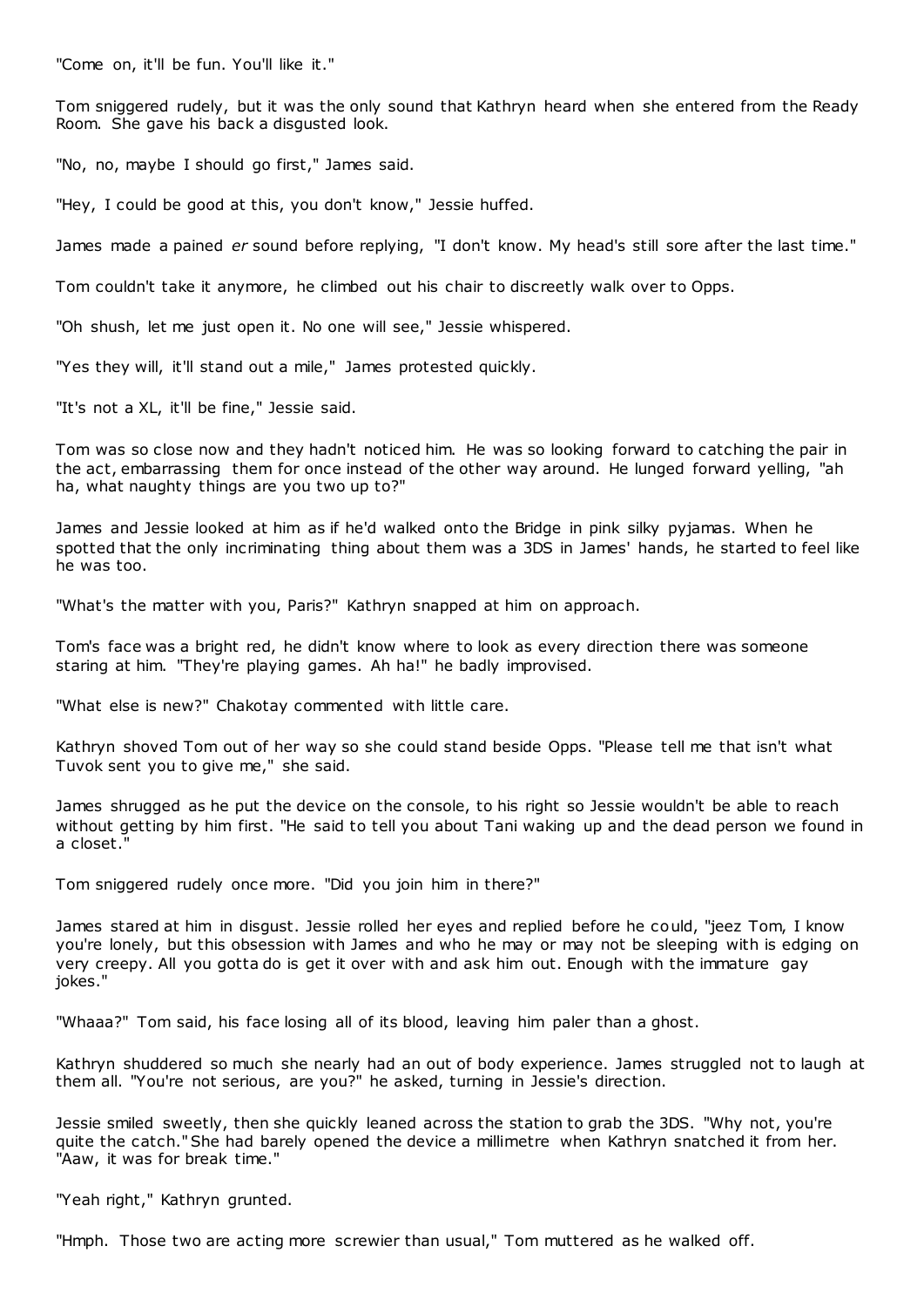Kathryn growled at him, he had no idea why. He quickened his pace to the helm. "More, screwier? I... I, I can't. Stupid is all around. Are the rest of the team still down there?" James nodded. "Fine, I'll be in Sickbay." She waltsed into the nearest turbolift while muttering 'screwier' and 'more' over and over.

"What?" Tom asked while taking his seat. "Did I say something American again?"

"No, you said something moron again," James replied. "Screwier already means it's more. More screwier is redundant."

"Yes, because a Geordie weirdo has the best grasp of the English language," Tom said.

Chakotay rolled his eyes, "spirits, give me strength."

"Ooh, title shout out. Good thing Janeway's gone," Tom commented.

Jessie edged out of the station, leaving James to do any work she had in the queue. "He's right. How can you not know that and yet still know the word Geordie?"

"Oh so it's true," Tom said, spinning his chair around to face them. "You're one of them. So, I got one question for you."

"The answer's two. One," James said, putting up his middle finger and then a particular other one to go with it. "Two."

Tom pretended to laugh. "That's what I get for being interested in other people's stories and trying to lighten the mood. Charming."

"No, that's what you get for being homophobic and random," Jessie said.

"Look Tom, I get that you're worried about B'Elanna and Harry. I am too, but this..." Chakotay said, pointing between Tom and the pair at Opps. "Isn't going to do anything but annoy everyone."

"Going to?" James said with a raised eyebrow.

Chakotay shook his head, "enough!" he snapped. "Ignore him, can't you see he's only picking on the slightest thing to get a reaction. Stop giving him one."

Tom huffed as he turned his chair back around to the helm. "Fine. I'll sit still and shut up till they get back. Wouldn't want to offend the little darlings."

James and Jessie glanced at each other. "Less than five minutes, ten rations?" she asked.

"Three and you're on," James replied.

Tom bit his bottom lip and actually trembled as he fought to resist commenting. The perfect joke, gone to total waste. As he expected no one was clever enough to say it for him.

#### **Sickbay:**

"What do you remember?" Tuvok asked.

"Nothing. I walked up to that weird cupboard. I heard a strange noise then everything went blank," Tani replied.

"Perhaps if I do a mind meld on her she will remember a little bit more," Tuvok said.

"That's your answer to everything," the Doctor muttered.

"Yeah, what did I do to you?" Tani pouted.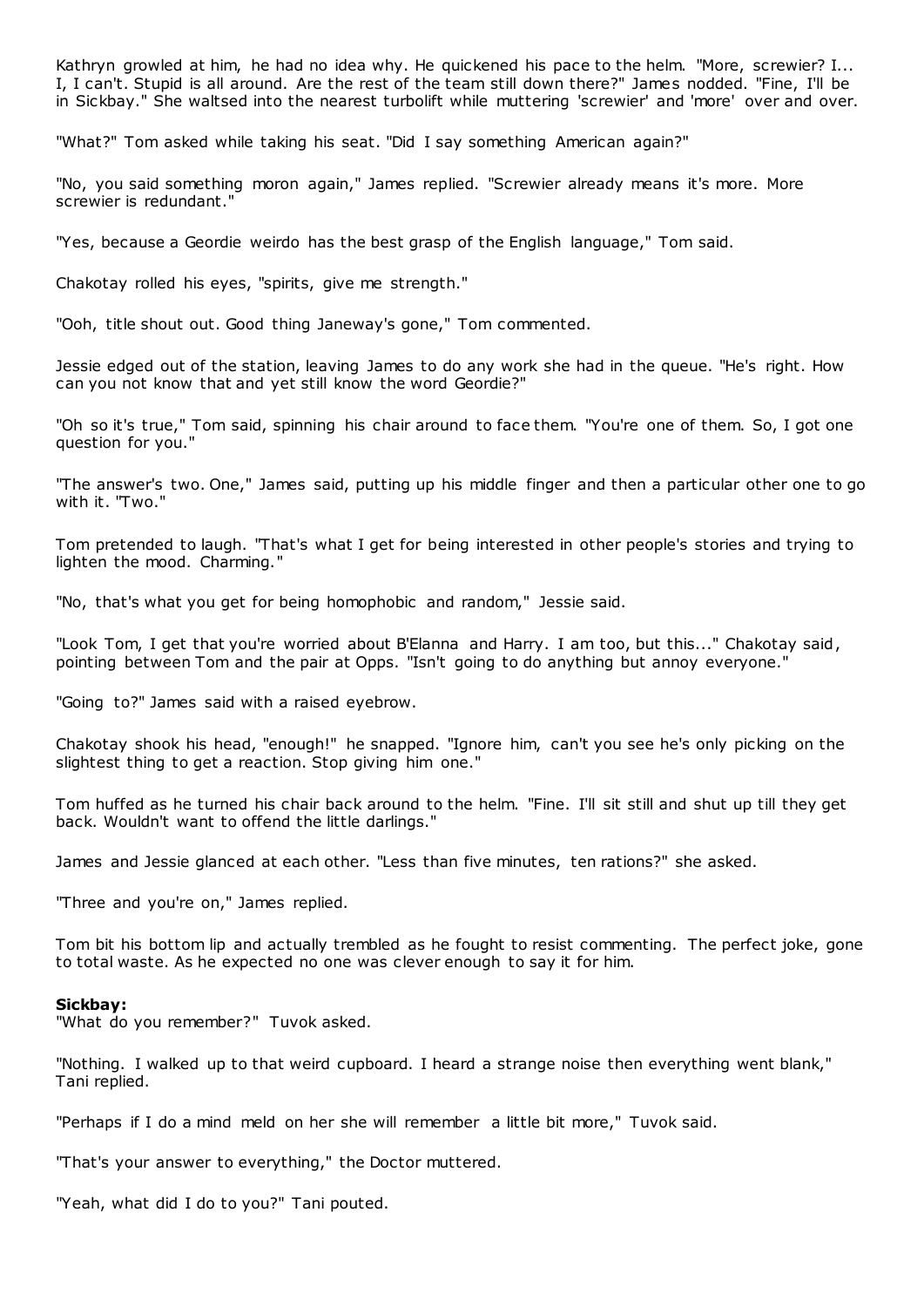Tuvok couldn't help it, his eyebrow shot up. The lack of use didn't help matters. "Perhaps we should discuss why you left the ship, and how."

Tani frowned as if she was confused. "I didn't know I was a prisoner. You sound like that transporter dweeb. I always go for a walk, ship air is so stuffy."

"So, you mean you knocked out a transporter officer to get some *fresh air?*" Tuvok questioned, slowly in disbelief.

"I only pushed him, he was fine," Tani protested. "I drop into a coma and it's my fault because I went for a walk? Victim blamey."

"I'm certain someone would have briefed you on some of the Starfleet procedures. You need permission to leave the ship, especially when it's to a dangerous planet we haven't investigated yet. If you do get it, it's not advisable to go alone," Tuvok said.

Tani folded her arms huffily, "permission? Ugh, fine. Lesson learned. Can I go now?"

"I can't find anything wrong that could've caused this," the Doctor said. "I suppose so, but I want you to wear this monitor." He gently placed a circular device on her neck.

"Okeydokey," Tani said. She hurried out of Sickbay like it smelled bad. As soon as she had turned the corner she threw the monitor off her neck.

#### **Engineering, in a close by Jeffries Tube:**

"How come I got suckered into doing this?" James groaned as he fiddled with a bio neural gel pack.

"I have a sneaky suspicion that it's what people call a punishment for the bad stuff you did the other week," Jessie said with a cheeky glint in her eye.

James glanced over his shoulder looking genuinely confused. "I didn't break it, it fell."

Jessie struggled not to laugh at him. "Okay, the other bad thing."

"I'm sorry, you'll have to narrow it down," James said as he returned to work.

"Hacking. Borg Sphere. Time implant. Morgan. Does that help?" Jessie said.

"Nope," James replied nonchalantly. "I don't see that as a bad thing."

Jessie's eyes rolled up as she shook her head. "You wouldn't." The door nearby opened and Tani crawled through it. "Oh, Tani. You're still alive?"

"Yeah. What are you doing here?" Tani asked with a strangely straight face.

"Me? Just giving moral support," Jessie fake smiled. James point ed a funny look her way. "Off duty, so waiting for him to finish his community service. You?"

"Oh, I'll help speed it along if you do something for me, Jessie," Tani said.

Jessie narrowed her eyes slightly, a little suspicion washed over her. "No, James is fine. He doesn't need you... your help."

"He doesn't need your moral support either," Tani said plainly despite her words.

James sighed a little impatiently, "what is it? I'll do it, I'm getting claustrophobic in here."

"No it's okay. It's a girl thing," Tani said quickly.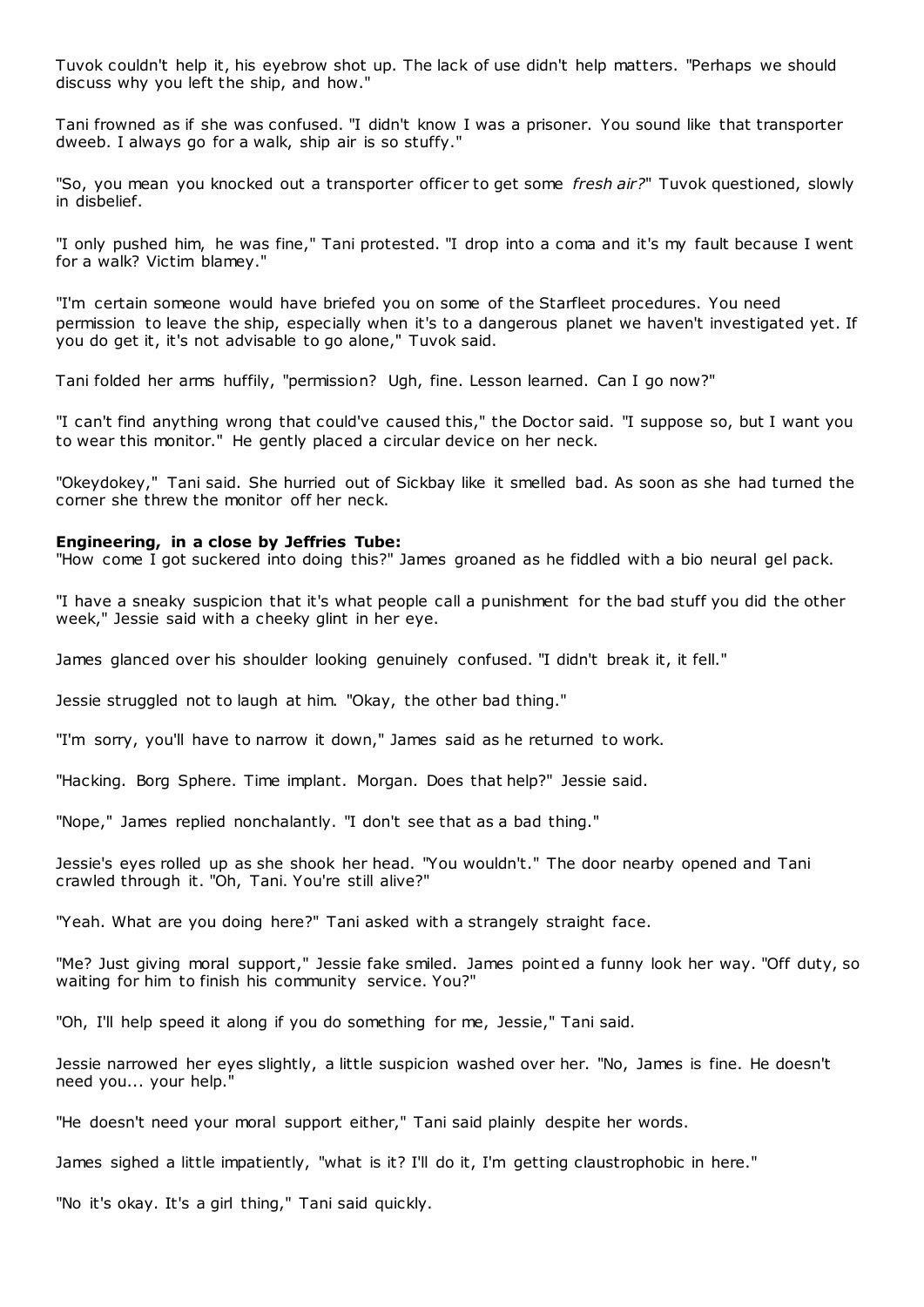"What do you really want Tani?" Jessie snapped.

"Er... I need someone to fetch my makeup bag. It's still in the Mess Hall," Tani replied sheepishly.

"Why don't you get it yourself?" Jessie asked.

"Yeah and why does a girl have to get it?" James asked.

"I can't get it myself. Neelix is trying to get me into this substance called coffee and a boy would look rather stupid holding a make up bag," Tani said.

"Only insecure boys. I'll get it. I'll do anything to get out of here," James said as he started to crawl away, in the opposite direction to Tani.

"Damn," Tani pouted.

Jessie shook her head at her, "yeah damn. James isn't interested, move along."

"True, you'll just have to do instead," Tani smiled.

"Uh what?" Jessie stuttered, looking worried.

# **The Mess Hall:**

"Could you give this coffee to Tani when you give that bag back to her?" Neelix asked.

"No, I'd better go," James said while avoiding breathing through his nose. The smell still managed to get to him, making him instinctively cough it back out. He hurried away before Neelix could think about chasing him. At the door, he almost ran straight into Tom. They both stopped to avoid collision.

"I didn't know you wore makeup, Jimmy," Tom said a little bitterly, with a forced smile.

James noticed Neelix's form following him in the corner of his eye. "I thought a disguise might work, but obviously not." Tom rolled his eyes. "Grow up Paris. It's Tani's. Touching *girl* stuff won't make your bits fall off or your skin melt."

Tom faked a chuckle, "are you sure about that first part?"

"No, Neelix would still force the coffee on me if I painted convincing Borg implants on my face," James replied.

"Jesus, and I'm stupid? I meant..." Tom grunted.

James rolled his eyes, he continued his escape without changing his path to avoid Tom at all. "I know," he said as their shoulders collided. It didn't bother him, but it knocked Tom enough to make him spin 180 degrees. Once he got his balance back and turned around he found Neelix in his face.

"Hi Tom, do you want some coffee?" he asked cheerfully.

"Oh crap," Tom muttered as he hurried away, nursing his now sore shoulder. "Hmm, now who am I going to annoy?" As he looked around the room he spotted Seven sitting on her own near the replicator. "Bingo."

# **The Jeffries Tube:**

James opened the hatch and he was shocked to see Jessie and Tani lying unconscious.

"Taylor to Transporter Room, three to beam directly to Sickbay."

# **Sickbay:**

The Doctor was scanning Jessie when Kathryn and Chakotay entered.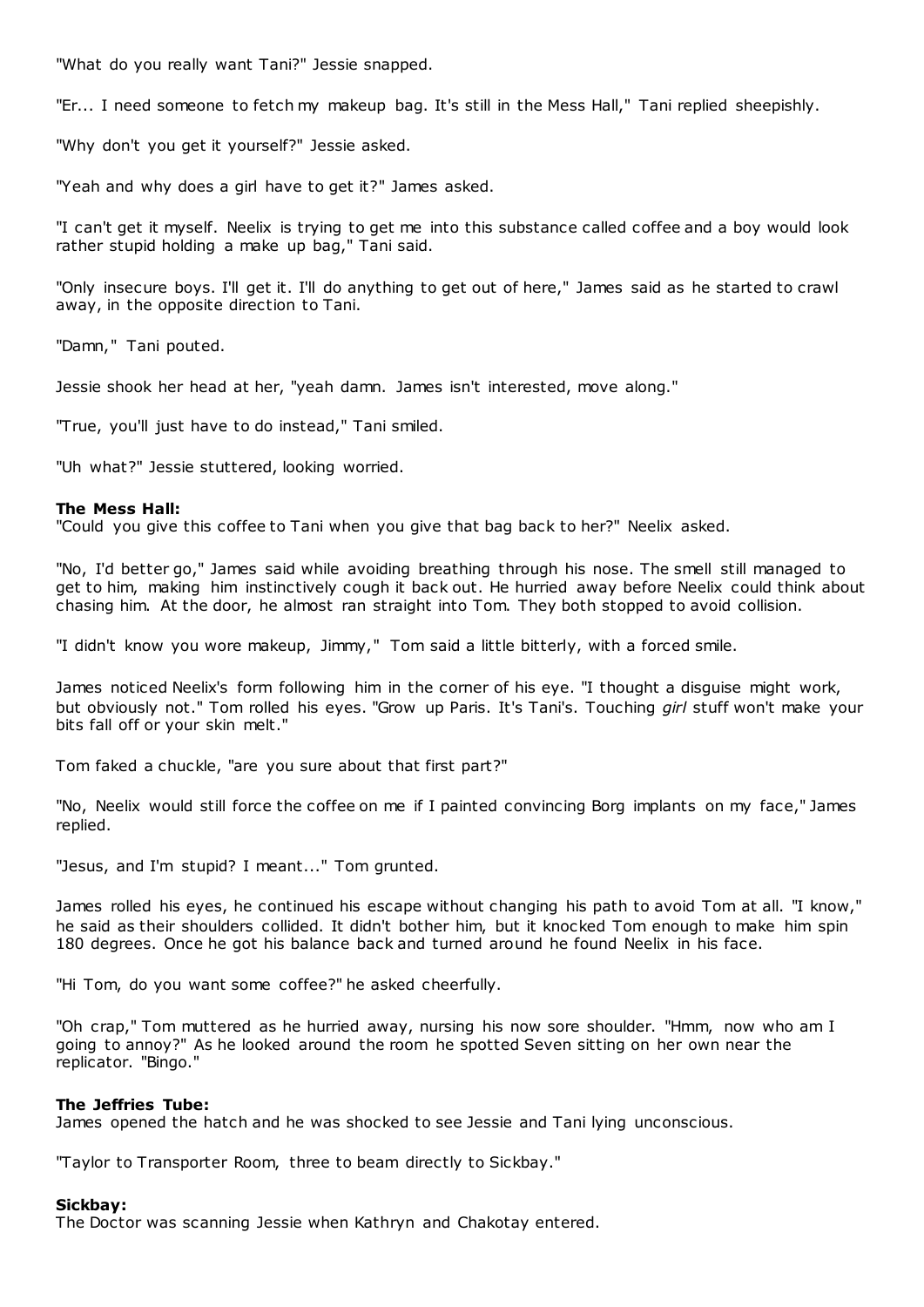"Report Doctor," Kathryn said.

"Tani's unconscious but Jessie is now in a coma exactly like hers. I don't understand it," the Doctor said.

"James?" Chakotay questioned.

James shook his head with a bewildered look on his face. "I was only gone five minutes. Tani showed up, she asked if Jess could grab her bag." He raised the bag for emphasis. "And she'd help with the repair in return."

Chakotay smirked while Kathryn stared blankly. "You mean she was trying to get you alone?" Chakotay asked.

"Ugh Chakotay, get your mind out of the gutter before I grab the bleach," Kathryn snapped in his direction.

"No, god. I went instead, she was only trying to avoid Neelix. Don't blame her," James stuttered in response to Chakotay. "I came back and they were lying there. I dunno how."

"Janeway to Tuvok," Kathryn said on tapping her commbadge.

*"Tuvok here, Captain."*

"How's your investigation going?" Kathryn replied.

Tuvok carefully walked away from his team, all while staring down at the five partially decomposed bodies lying on metal slabs. The team however were doing their best to do the opposite, opting to stare at the ceiling.

"We have found more corpses, all lined up in a hospital of some kind. They seemed to have all died the same way," Tuvok answered.

"A morgue you mean," Craig shuddered. Thompson crept up behind him, his hand approached his shoulder. Morgan spotted it first and shoved him roughly to the floor. Craig only noticed the thud and it startled him enough to make him jump.

*"How did they die?"* the Doctor's voice asked.

"It seems to be brain damage, Doctor," Tuvok replied.

*"I wonder if this was a disease, a plague that wiped these people out,"* Kathryn's voice said.

*"There's no sign of any infection in either of my patients. It hasn't affected the awayteam despite how long they've been there. Besides the transporters would've detected it and filtered it out,"* the Doctor's said.

*"Wait. The first body was little more than bones. How can you see brain damage?"* James' asked.

"The bodies here are far more intact than the first body we found. I suspect Mr Anderson is correct, this was very likely a morgue, which is why they are in better shape. Though what I don't understand is why they've been moved," Tuvok answered.

Morgan's eyes shot wide open, "moved? What... when?" She briefly glanced at the corpses, cringed and looked back up at the ceiling.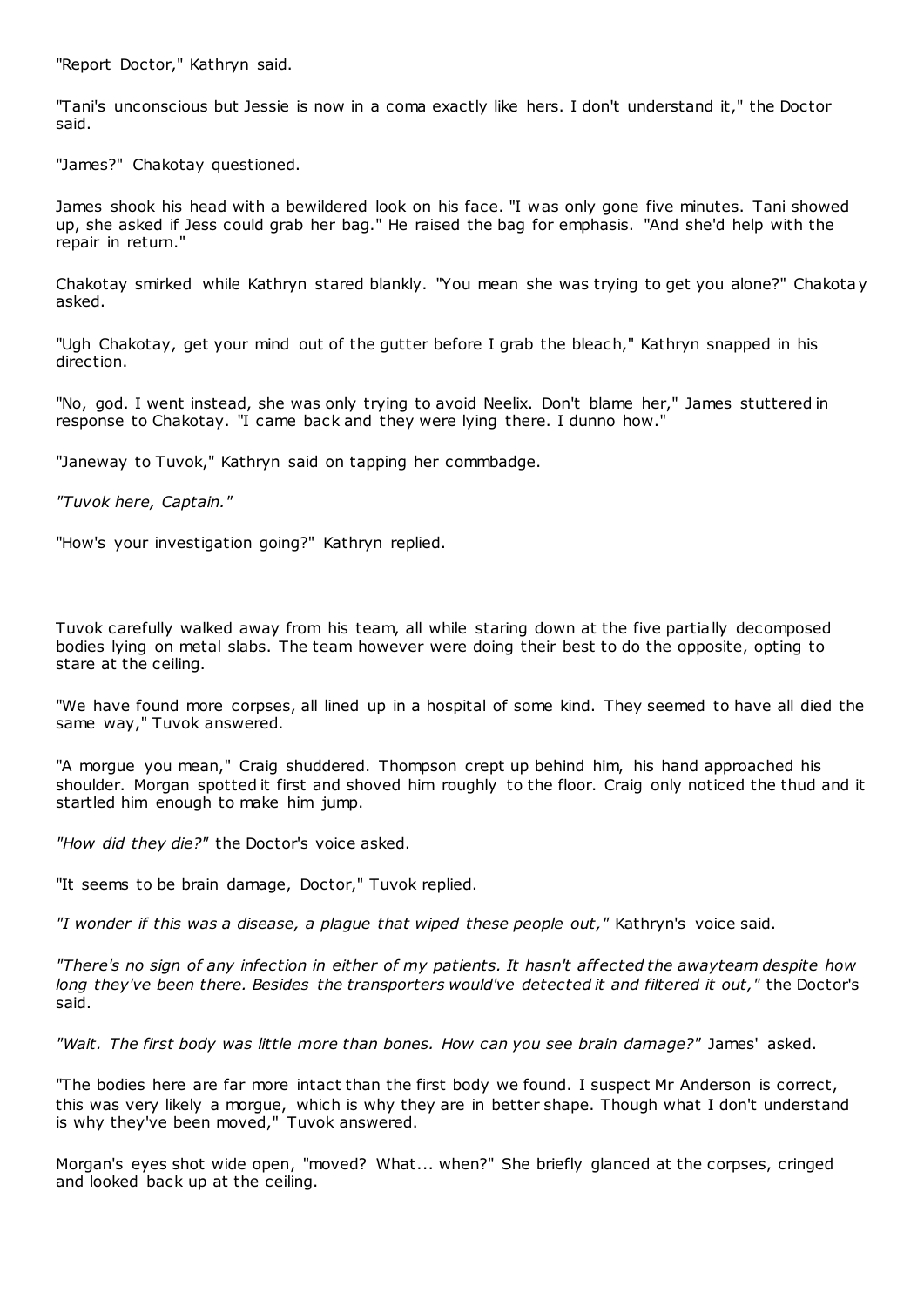"The decomposition is recent. Wherever they were before must have preserved them," Tuvok said. He checked his tricorder once more. "Perhaps you were correct about the Tolg being involved. Only they weren't the cause of the disaster."

Craig pulled a face, "they saw a few corpses lying around and scavenged the few bodies left that they could find? I'm liking them less and less."

*"I'm more concerned about this brain damage. What could've caused it, if it were not a disease?"* Kathryn's voice asked.

*"Maybe a mass murderer was on the loose,"* James' said.

"And they killed everyone on the planet?" Craig said in disbelief.

The team heard a sigh on the other end of the commline. *"No, I just mean the people we found were dead before the disaster. That's why they're the only ones we found. I dunno,"* James' voice said.

"No, that wasn't it. There is no physical damage to the skull," Tuvok said.

"Of course there is. Their whole bodies are melting, eew gross," Morgan complained, fidgeting as her skin crawled.

"Morgan, they are decomposing, it is normal," Tuvok said to her.

Morgan stuck her tongue out briefly, "I knew that."

*"Return to the ship. We have an even bigger mystery on our hands and I'd prefer not to add further bodies to this case,"* Kathryn said.

"Aye Captain," Tuvok nodded.

Morgan looked on worried. "Mum, what else happened?"

Kathryn sighed. "The good news is Tani woke up, albeit briefly. The bad..." she stalled, hesitant about tell her still young daughter everything. "Let's just say that I'm hoping this was only a love triangle gone cat fighty, and nothing to do with this planet. Janeway out."

James scrunched up his face in disgust, all while boring his eyes into the Captain. She shrugged casually in response which made him tut and roll his eyes.

"Captain," the Doctor thankfully cut in. "I think it is far more likely that whatever happened on this planet, is starting to happen here."

"Why doesn't that surprise me one bit," Kathryn rolled her eyes.

"Between Tani throwing away her monitor and the discovery of her and Jessie in the tube, there's been some minor damage to her brain. Pathways look like they were in the process of being rewritten, thankfully none were complete and can be fixed," the Doctor replied.

Kathryn stared at him, blinking rapidly. "You said there was no sign of anything."

"I said there was no sign of any disease that could cause this," the Doctor said.

"The same thing will happen to Jess?" James questioned in a low voice.

The Doctor gently shook his head, "it's possible. The best thing to do is to keep them both here so I can monitor them."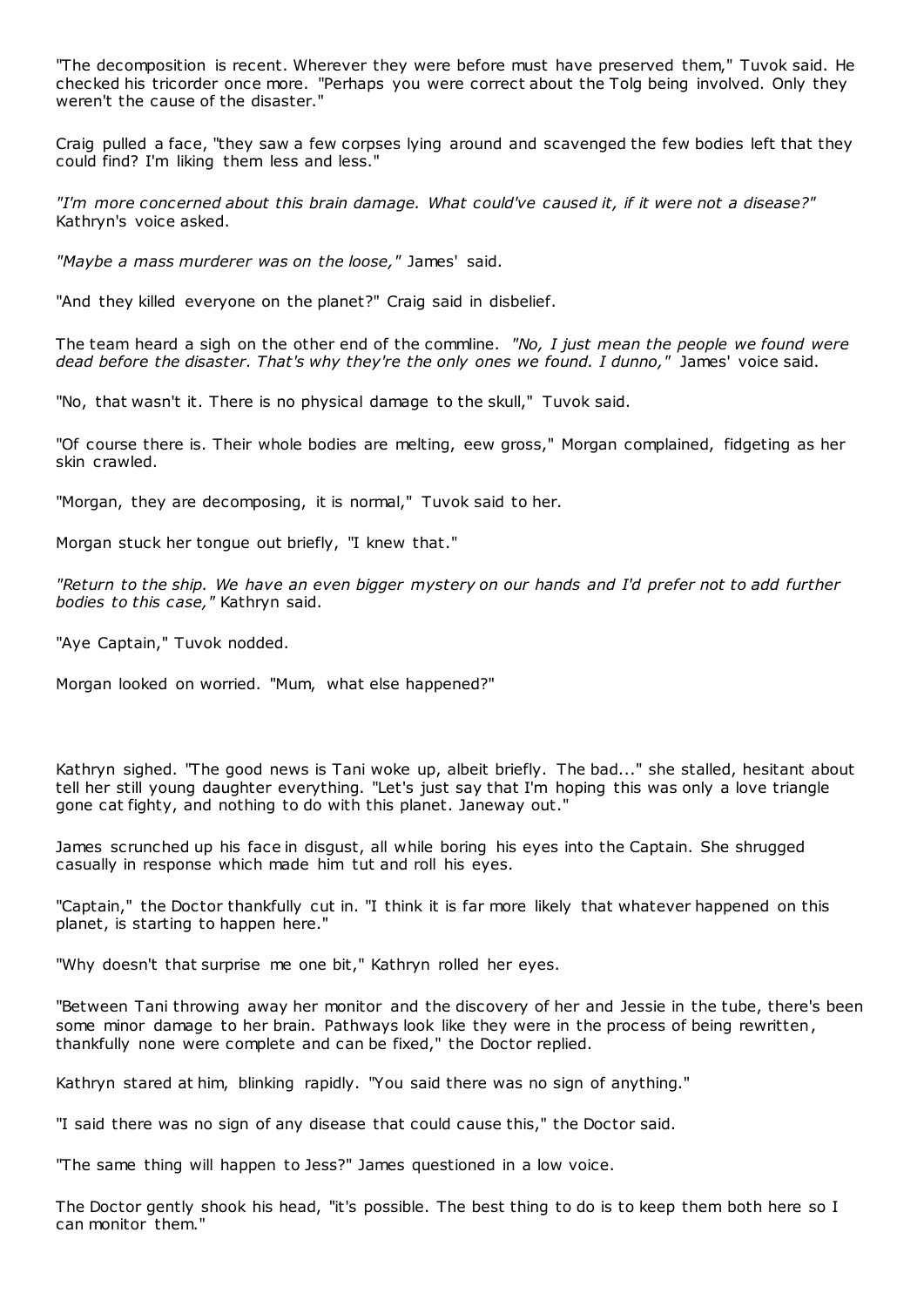"Keep me posted," Kathryn said while turning to leave.

### **Seventh Voyager:**

"Tuvok, the console is telling me that the super fancy shuttle is taking off," Harry reported. "Oh and it told me you're a jerk."

Tuvok approached him with a quizzical eyebrow raise. "Good work Harry, you deserve a mind meld for that."

Harry shook his head, "yeah, no thanks. The console says that I shouldn't."

"God, you and that console should get a room already," Tom complained.

Phoebe rolled her eyes to one side and back again. "A padded room perhaps."

Everyone gasped and stared at her in disgust. She looked around with a screwed up face.

"You can't say things like that. It's offensive to people with mental illnesses," Harry explained.

Phoebe's eyes shifted from one side to another. "Yeah? And? I was trying to offend you. Good god, all of you people sound like a bunch of mental loonies. We're meant to be evil. Not stupid and crazy."

"You can't say mental or loonies either," Tom pointed out with glee. "Or crazy for that matter."

"I can't even have crazy? What words can I use to describe the idiot that thinks his console is a person?" Phoebe stammered.

"The console's telling me to let the shuttle out. So I will," Harry said.

Phoebe jumped out of her chair to run over him. Tuvok was closer to him, but all he did was scold him like a child, "no, Harry. Naughty. You deserve a mind meld for that."

"What? The console says that I was taking the shuttle out for a ride. It would never lie to me," Harry pouted.

Phoebe stalled midway to look confused. "But, what? You're not on the shuttle."

"Of course I am. I'm having a wonderful time," Harry grinned.

Tom sniggered obnoxiously, "I'm surprised you'd cheat on Opps right in front of it. Shame."

"It's okay. Cheating is bad, we're bad. She understands," Harry smiled.

Phoebe groaned and covered her face with both hands. While she did that Tuvok squeezed the Opps officer's shoulder. Harry slapped his hand off before he could sneak in a neck pinch afterwards.

"I need to ask the Boss if the *evil juice* has fruitloop side effects," Phoebe muttered. Before anyone could comment on that she did her own Janeway glare. It wasn't as bad as Kathryn's, yet still pretty much effective. The Bridge was silenced. "Next you'll be telling me that I can't call him an idiot."

"That was easy," the real Harry remarked from the helm of the Delta Flyer.

B'Elanna looked at him smugly. "Why wouldn't it be? They fell for the copy swap the last time."

"Well that answers my question, they're clearly not that bright," Harry said.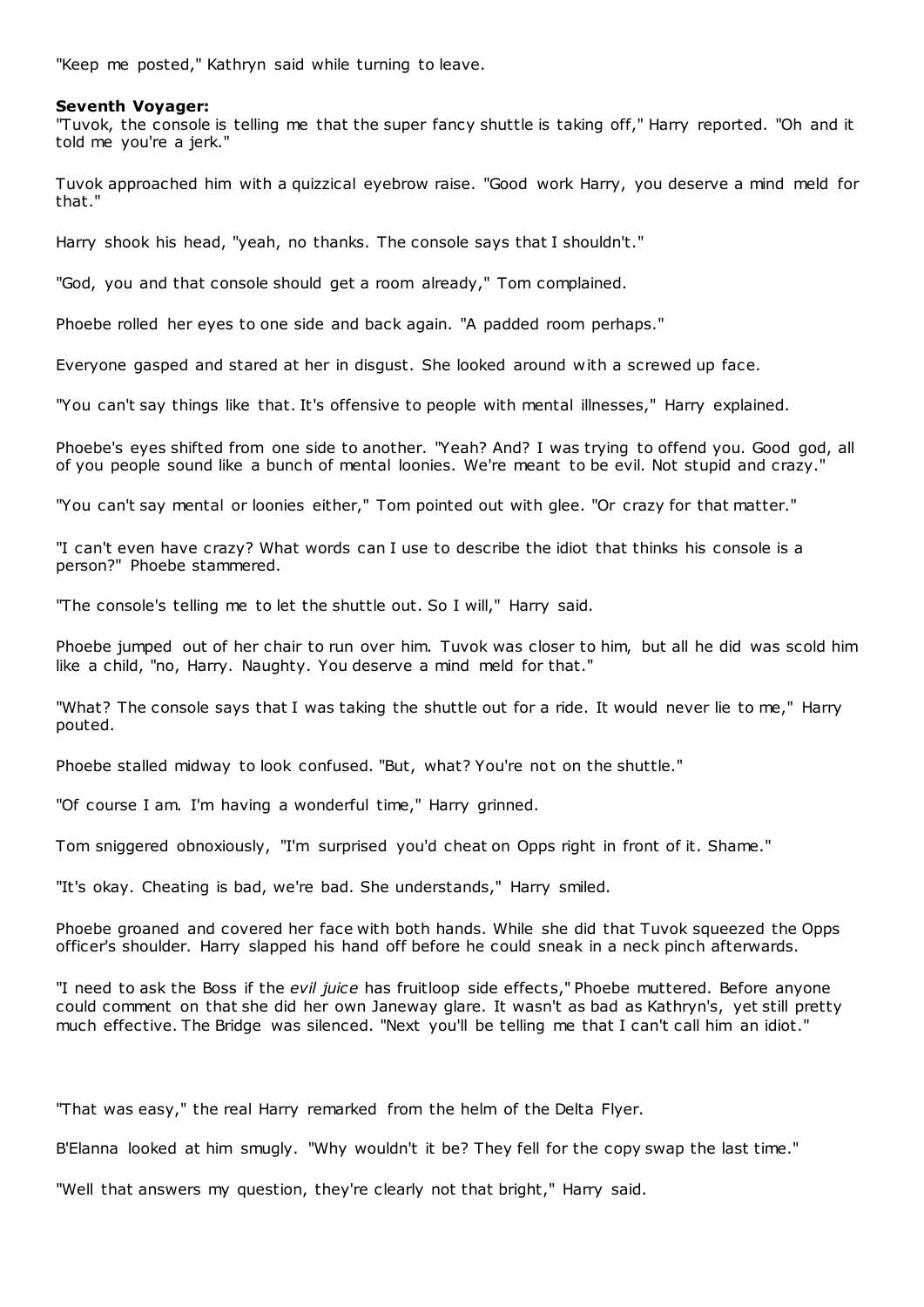"The real question is, which way do we go? It seems like all we can do is retrace our slipstream path," B'Elanna said.

Harry's eyes hardened. The word still triggered the feeling of shame and self -hatred, even with the memories already fading from his mind. B'Elanna's comment though brought it all back. "So, we did make the trip after all. Voyager might not even be... Where can we go...?"

"Relax. I don't think the course I've found in the data banks is the doomed test flight," B'Elanna said as gently as possible. Harry frowned and glanced over his shoulder toward her. "I faintly remember the Dauntless, us following it, being dragged along with it. I..." Her face drained in colour. "I remember it being my fault."

"B'Elanna," Harry mumbled with sympathy.

That angered her though. Her fierce eyes drilled into his own. "No. When my daily excursions to Deck Thirteen, or daredevil stunts on the Holodeck didn't wake me up, I took a not yet finished shuttle out for a test ride, hoping it would give me the kick I needed. All I did instead was make you suffer what I was; guilt, bitterness, self-hatred, while I was off playing happy families with my fake daughter. It's not... it's not right."

Harry glumly looked down towards the floor. He wanted to say something, but he couldn't think of the right words. All he could do was as she suggested earlier, follow the Delta Flyer's *footsteps* and hope they stumble into Voyager on the way. As he brought the data from her station to his, he felt the same despair he did before. They had travelled so far in their brief slipstream trip. They had plenty of time to air out their ghosts of the past, real or otherwise.

His old self before this mess began tried to be optimistic, telling him that Voyager wouldn't abandon them. They were working on their own version of the drive when they disappeared. At least, that's what he thought. The fake memories were still clashing, it was possible that was a fictional detail designed to help make the slipstream flight nightmare make more sense. Harry tried to cling onto his slipping optimism. It felt real enough and it was all they had left.

The Doctor had hurried into his office, muttering something about neural patterns and rewiring, leaving James standing more or less alone, looking flummoxed. He gazed across to see him sit down and rapidly tap on his computer.

One of the occupied biobeds began to bleep rapidly. James glanced over to see which one it was. It seemed to be the one Jessie was lying on. Panic rushed over him, he was about to call for help when her eyes fluttered and she started to move slightly.

"Jess, are you okay?" James asked.

"Yeah," Jessie answered groggily as she sat up. "Are you on your own?"

"Sort of, the Doc's in his office," James replied. He frowned as he noticed a relieved glint in her eye after hearing his answer. The rest of her face was blank, unreadable. It unnerved him greatly. "Why, what's wrong?"

"Nothing, everything's fine. Now," Jessie said, she climbed off the bio bed.

A few minutes later Tani started to wake up as well. She sat up with a confused look on her face. "Huh? How did I get here?" She scanned the room, expecting an answer. No one seemed to be around to do so. It took some coaxing, but she managed to move her legs over the side of the bed so she could stand up. That was when she noticed something odd on the floor not far from her feet. "Hey, why are those two lying dead on the floor? Doctor!" she shouted.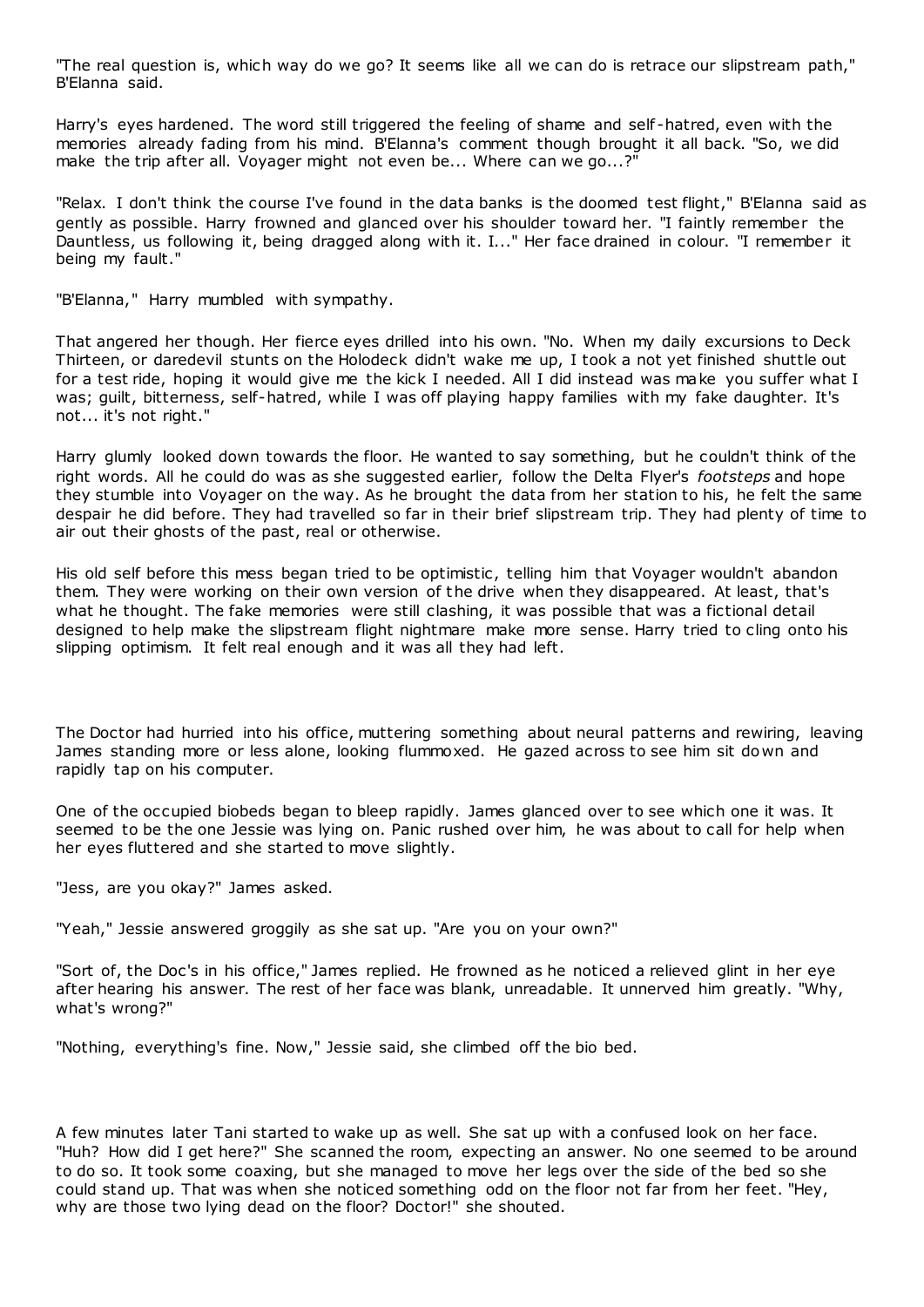The Doctor hurried in. He nearly tripped over the same thing she was looking at. He glanced down to see James and Jessie lying unconscious by his feet.

"Oh, this is getting annoying," the Doctor could only groan. He knelt down to scan them, staring with James first. The results he got didn't surprise him. He stood back up. "Sickbay to Janeway."

*"Janeway here."*

"Tani has regained consciousness but I've just found Ensign Taylor and Crewman Rex unconscious on the floor," the Doctor said.

*"Let me guess, James is in a coma now."*

"Lucky guess, Captain," the Doctor quipped. "He is already starting to show signs of brain damage."

*"What brain?"*

*"Tom, can you get back to sitting still and shutting up. That was nice,"* Chakotay's voice snapped.

*"Pffft, fine!"*

*"I am on my way, Doctor,"* Kathryn's voice said icily. The last thing anyone heard before the comm cut off was Tom grunting in pain.

When they arrived, Kathryn and Tom were surprised to see the latest coma patient already awake. He stood behind a forcefield, his head up, looking around slowly for no reason they could see. Kathryn noted that Jessie was still unconscious on another biobed.

The Doctor glanced back at her briefly, "it seems the coma patient is always the first to wake up."

"We need to re-define the word, Doc ," Tom uttered.

"Are we safe like this?" Kathryn said, gesturing to the forcefield.

"I believe the condition is passed through touch. I noticed an abnormality in the blood vessels of Jessie's arm. There's now no sign of it, it's moved on," the Doctor said. "I believe I understand what we're dealing with, and what happened to the people on the planet. At least the ones we found."

"He never seizes to amaze me," Tom said plainly.

"I believe that an alien parasite is involved," the Doctor continued anyway.

"Is this explanation going to include technobabble?" Tani asked from afar.

"Lots of it," the Doctor replied.

"Pass," everyone said.

The Doctor sighed. "From the information I have collected so far, the organism enters its new host through one of the veins in the left wrist, which is immediately pumped into the brain. From there it tries to rewire certain pathways, allowing it to take control."

"So is it like a shorter person adjusting the seat to reach the controls easier?" Tom asked.

"You could compare it to that yes," the Doctor said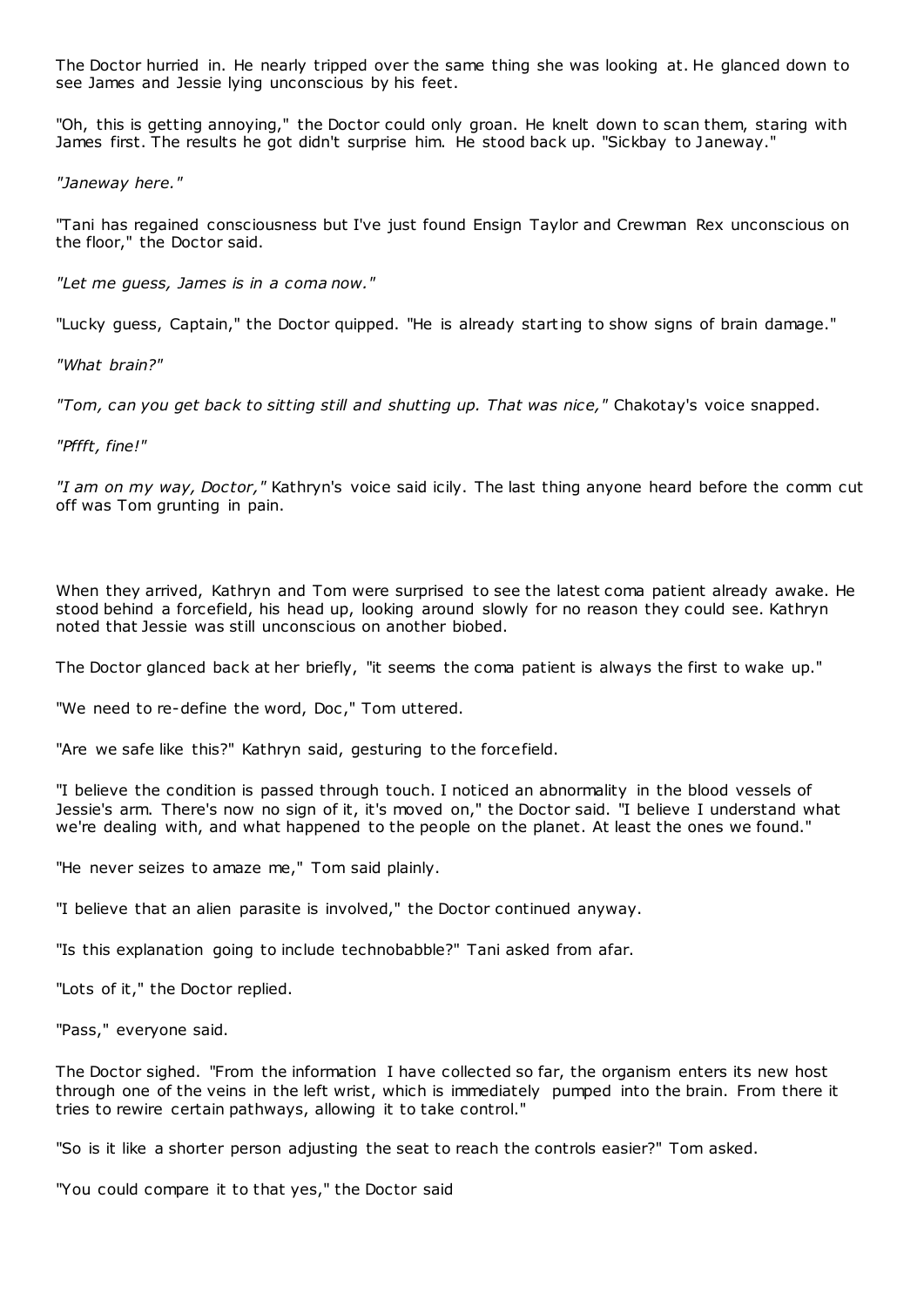"It's making itself at home and rearranging the furniture," Kathryn mumbled to herself while resting her chin against her fist.

Tom huffed quietly, "mine was better."

"Then why is it hopping from person to person? It's not like we had any idea," Kathryn said.

"I can only theorise until I autopsy the alien remains, that their brains were more compatible with its own structure. It may be having difficulty adjusting to an unfamiliar Human one," the Doctor answered.

"Hang on a sec, Doc. How can you be so sure it's an alien?" Tani asked.

Tom chuckled in her direction, "what else would it be, ghosts? Oooh spooky."

Tani pulled a face right back at him. "No, it could be a disease that we haven't heard of before. That's why you can't detect it. It makes no sense for an alien to hop into different bodies all willy nilly. It was barely in Jessie for five seconds, and... well, I can't really blame it I suppose."

"Ooph, jealousy's an ugly thing," Tom teased her.

Kathryn felt like she rolled her eyes more than once. She was tempted to anyway. "I can't believe I'm siding with Tom here, but zip it. No one cares about your gross prepubescent fantasies about a man ten years older than you. It's making me ill."

"I'm sixteen," Tani protested.

"Fine, nine!" Kathryn groaned, rolling her eyes once more.

The Doctor cleared his throat. "It's not a disease. Tell me, do you remember waking up in Sickbay, throwing away the monitor, meeting James and Jessie in the Jeffries tube?"

Tani gasped, "what was that old hag doing with him in the Jeffries tube?"

Tom snorted into laughter, "probably playing a mean old one on one battle of Pokémon. Gotta respect the classics."

"Anyway, that proves my point. You don't remember anything from when the so called illness was infecting your brain. Furthermore, as soon as it infected Jessie you were no longer under its effects, and you were yourself again," the Doctor replied.

"Oh joy," Kathryn mumbled.

"This is beginning to make sense," Tom said.

"Wait, if twenty five year old Jessie's an old hag, then what am I to you?" Kathryn snapped, her eyebrow twitching.

Even though she had only been on the ship for a few weeks, Tani knew better than to answer that. "So, this alien went about possessing people till they croaked right?"

"It's a theory. It doesn't explain why we've only found a few bodies though," the Doctor said.

"Morgan's zombie-Borg theory doesn't seem so crazy now," Tom commented.

"Perhaps we should focus on the current problem first. If we're right about it being incompatible with us, James doesn't have much time," Kathryn said.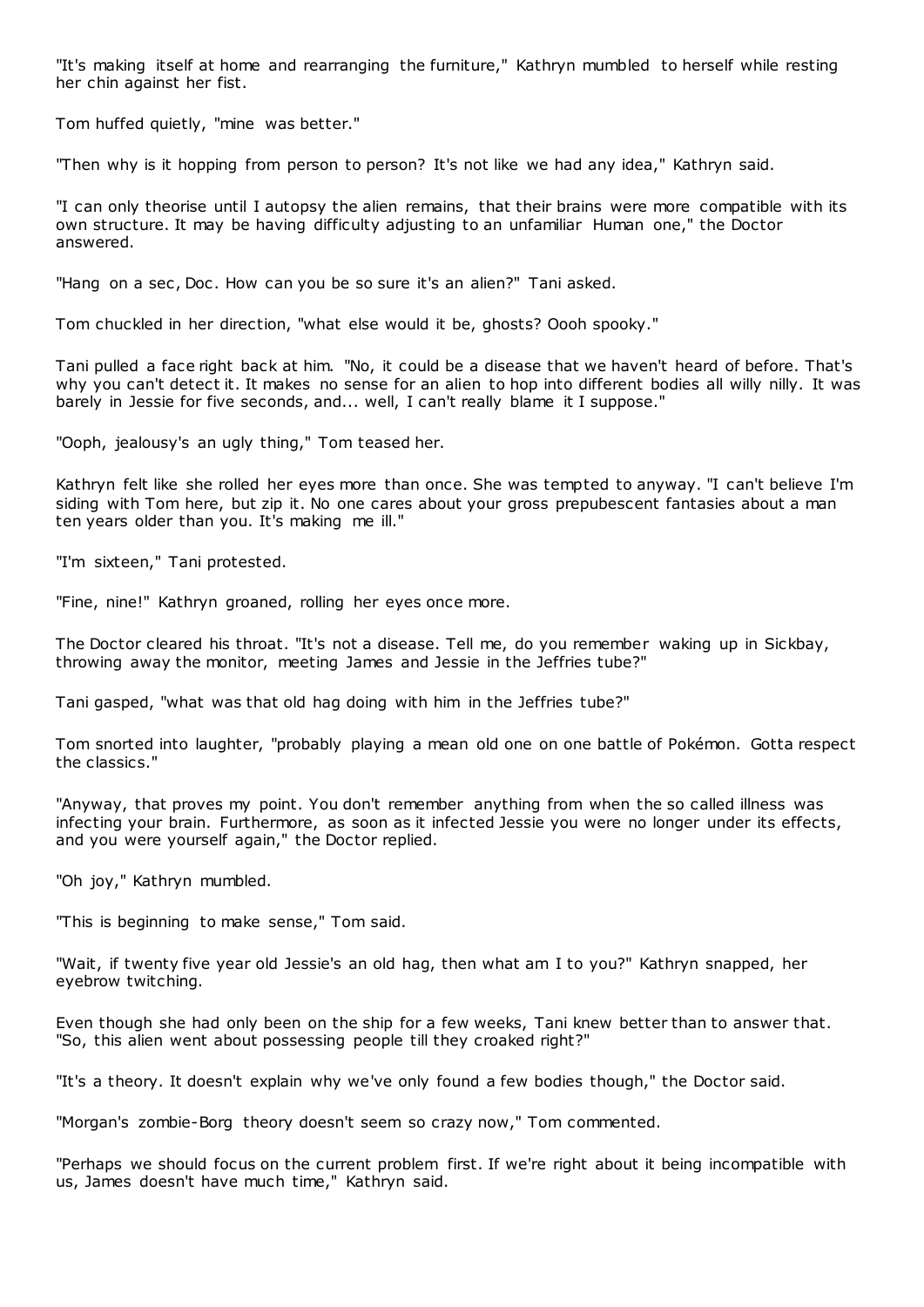"Oh, oh," Tom stammered, a light bulb switched on his head. "What if we infect him with a virus. It'll have no choice but to leave him. Then somebody nearby goes up to him, also infected, gets infected too and as it's still moving the chairs around, dies before it can find someone else."

Everyone conscious and not possessed stared at him blankly, making him a little self conscious. He laughed to pass off his idea as a joke. Kathryn didn't buy it though, "idiot. Though, no, be my guest. Pick a one that shuts you up for five minutes."

"James'll have to stay behind the forcefield, or else the alien will try to move on again," the Doctor said quickly to change the subject.

Kathryn shook her head, one of her hands flew to her hip. Tom looked on, worried, that was always a warning. "I realise that, but we can't risk letting it kill him."

"Yes, that's why I have to work quickly. I'll need assistance, Mr Paris," the Doctor said.

"Sure Doc," Tom nodded.

"I don't think the cure will be annoy the alien out of him with gay jokes. But whatever, keep me posted," Kathryn grumbled. She stomped off, leaving Tom to imitate her while pulling a face.

The Doctor made a point to closely maneuver around him, all while tutting. "Monitor him, there's something I want to try." He ended up at the little work benches beside the entrance.

Tom watched him over his shoulder while walking over towards the forcefield. He turned his head back ahead of him, in time for a near collision with Tani. "Can I help?" she asked.

"You should go home and rest. The least amount of people here for the alien to possess, the better," the Doctor replied without even looking back.

"Fine," Tani huffed. She turned to leave too.

Tom laughed and looked over his shoulder once again. "You just don't want her scrapping with Jessie when she wakes up. You're no fun." The Doctor gave him the silent treatment, something Tom took as confirmation. He turned back to find James standing in front of him, staring at him with paler eyes than he usually did. They gave him the creeps. Internally he jumped, he hoped no one saw it. "God, you still walk on air even when possessed. Sneaky bastard."

"You're not afraid of me are you?" James asked in a soft voice, which creeped Tom out even further. "Can't imagine why."

"No me neither," Tom forced a smirk onto his face. "All sarcastic bark and no bite. Throwing yourself around like you're better than everyone. Pissing people off, laughing at their reaction and claiming innocence. Newsflash; you're nothing special. You're me, but a few inches shorter with a bad haircut."

James smiled and laughed briefly. "Is that what you think?" The chill factor increased even more, Tom tried not to show it. "Or are you just projecting your crap onto me?"

"What does that mean?" Tom grunted.

James looked up at the ceiling and circled around slowly back to straight ahead, his eyes still seemed to be scanning for something when he did. "You hope there's someone out there more pathetic than you are. Then you swoop in to show how you're the better man. It must be tough, being so insecure that you gotta bring people down to big up the Paris ego."

"Oh sure. Because the guy with the beautiful fiancée, doing the job that he loves is sooo pathetic . He has to pick on the poor ickle English boy with no girlfriend, stuck in a deadend lackey job, blindly batting away any girl who's stupid enough to fancy him," Tom said, fighting off the tremors he couldn't explain. "You know what, I take it back. You're not me. You only wish you were me."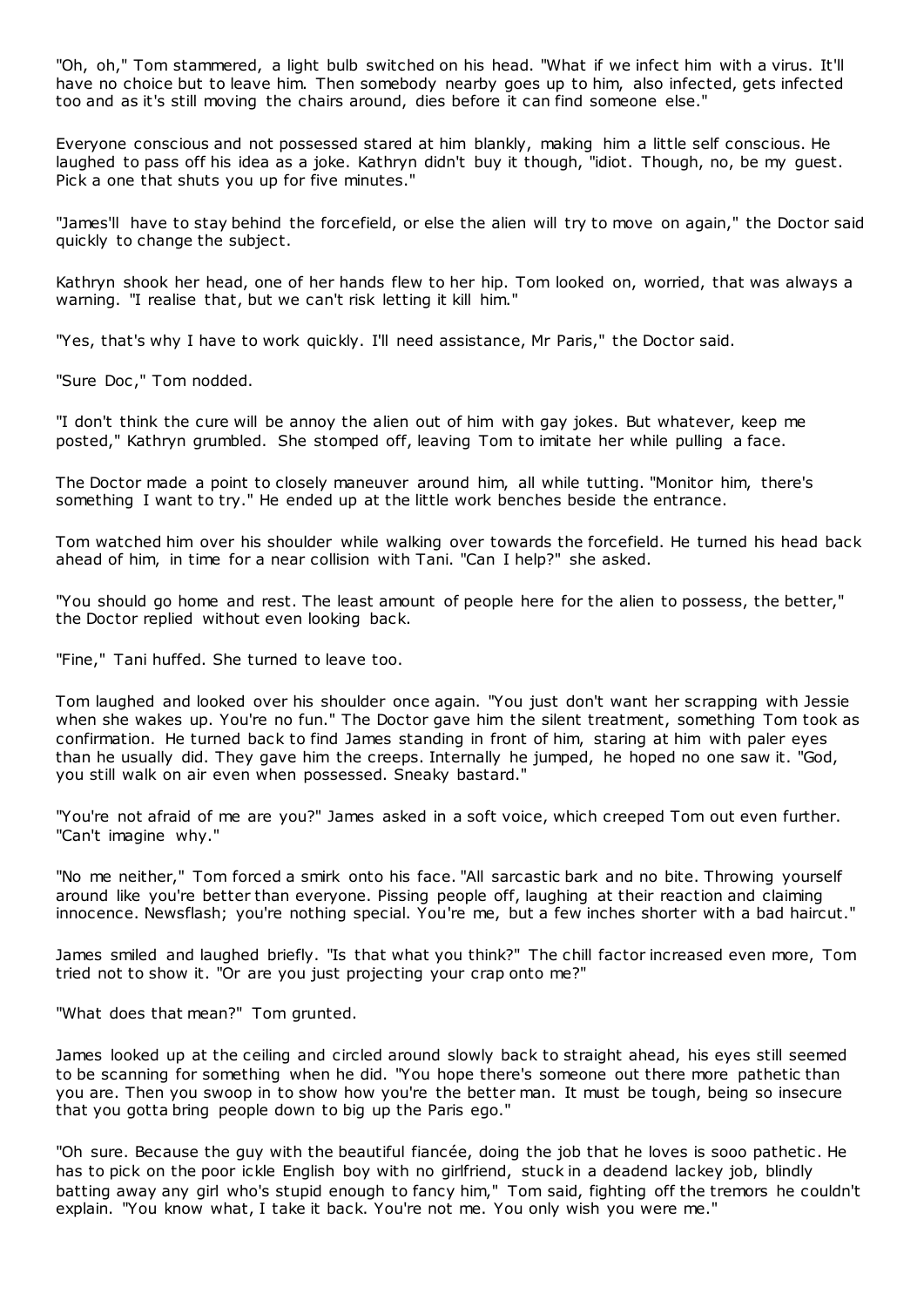James leaned forward as much as the forcefield allowed so he could laugh in his face. Once he was done, his eyes continued to drill into him, mocking the helmsman and freaking him out further. "You mean the job where no one respects you and your boss smacks you around for existing. Or the fiancée that stole your new toy you made because she wasn't giving you attention, just so she could get away from you?" Tom felt like he had been punched in the face, repeatedly. It would have been preferable. His throat throbbed from the insults. "Oh yeah," James said, straightening back up to smirk at him, "I want me some of that."

Tom clenched both of his fists behind his back, it did nothing to deter the trembling. He wasn't sure if it was anger or the creep factor that was the main contributor to it. "Keep talking. I know who you are. Your words mean nothing."

"Hmm," James said as if he were disappointed. It was obviously faked though. "Where do they come from, I wonder? How would some stranger know about your best friend running off with your girl, in your new hotrod no less?"

"The same way we both know that you're shooting his mouth off because you're trapped in there. Useless," Tom smiled. "You're using the only thing he's good at. It's not going to get you anywhere and you know that too. Maybe you think I'll lower the forcefield in anger, and..."

"Nope," James interrupted quickly and obnoxiously. Tom flinched at his tone, then his almost dark laughter afterwards. "I'm good here, thanks."

Tom wouldn't admit it, but the rejection stung him a little. "What? There's no way out. You can't talk yourself through the forcefield. James knows his way around a computer panel sure, but there aren't any handy. He can't help you. You'll only kill him and yourself."

"And you're kind enough to warn me?" James said, twisting his head to one side, all while making direct unblinking eye contact. He stepped backwards toward the biobed, his hand absentmindedly brushed against the edge. "You really can't decide whether you like him or hate him. Who's the pathetic one? Besides..."

"Blah blah, keep wasting your time. We can revive him, but you are..." Tom pretended to snicker.

James' smile returned, he gripped the edge of the biobed. "Already dead." Metal groaned behind him. Tom wasn't sure what it was until he noticed the bed trembling. He backed away as it was flung toward him. Even though the forcefield sprung up, Tom tried to shield himself with his arms. As sparks flew and smoke filled the confined area, he heard further laughter mixed in with loud crashes and bangs.

The Doctor rushed toward him in a panic, only armed with a hypospray. Tom almost stumbled backwards into him. "Lower the forcefield," the hologram barked at him urgently.

Tom stared at him in disbelief. "No... no way. Are you mad?"

"Trust me, I know what I'm doing," the Doctor said.

"Like hell. The guy's Popeye on steroids. You're not getting close enough to him to inject that," Tom spluttered. The Doctor's brow raised. Despite the situation he struggled to hold back a smirk. Tom cringed and raised his shoulders meekly, "or an ex-Borg possessed by an alien ghost thing, whatever. Give me a break... and that." He snatched the hypo from the hologram and hurried to the nearby station.

"What makes you think you can get close?" the Doctor said in a baffled tone. He followed to stop him.

The forcefield flickered off, allowing the fading smoke to drift into the rest of Sickbay. They both saw a figure crouched down, straightening up to stand. Tom meanwhile moved the hypospray to his own left arm, the Doctor's eyes widened. "'Cause he has no choice," he mumbled.

The Doctor snatched it back angrily, "you don't even know..." James approached them, grimacing slightly. He sighed melodramatically. The Doctor mumbled the rest of his words, "what it was."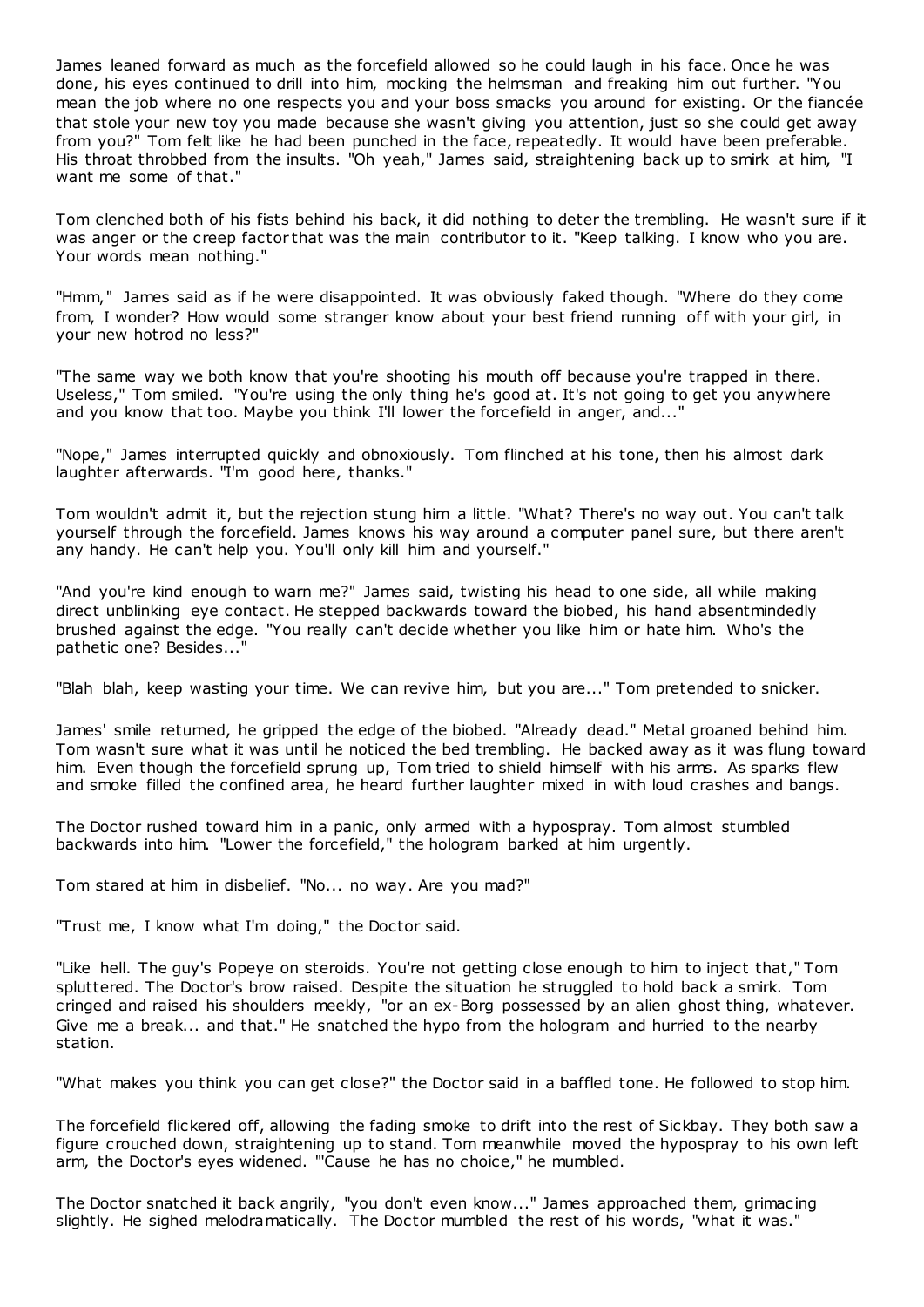"What's the saying, correct me if I'm wrong," James said.

"What saying?" the Doctor questioned while he discreetly moved the hypospray toward him.

James sighed and shrugged his shoulders. Before it could get anywhere close, he shoved the EMH to one side and onto the floor. Doing so seemed to give him an epiphany. He clicked his fingers and pointed a pained stare toward Tom. "Beggars can't be choosers."

"Hey, I resent..." Tom complained just as his left arm was grabbed. Within seconds the pair collapsed on the spot.

The Doctor immediately crawled to Tom's position, tutting loudly as the helmsman writhed in pain even while unconscious. Quickly he got up to retrieve a few tools from the equipment tray and returned to him, pointing a tricorder at a bruise like mark on his wrist.

"Well, at least he was paying attention." He gently waved a small pen shaped device there, his eyes glanced to the tricorder. Even though Tom still looked to be in pain and the tricorder fluctuated, he smiled in relief and tapped his commbadge. "Doctor to Janeway."

*"Go ahead."*

"I believe I've exorcised our guest," the Doctor smiled.

As he expected all he got were very quiet and yet hostile grumbling on the other side that was unintelligible. He had a good idea anyway. Finally Kathryn responded over the top of Chakotay's light laughter, "excuse me? Say that again. I couldn't hear it over the sound of ridiculous twaddle clogging *the line."*

"My apologies, Captain. It won't happen again," the Doctor said dryly as he changed patients. A quick scan of James and he nodded. Doing so he noticed his right knuckles bleeding. He quickly tended to that. "While in the brain, the alien entity was shielded since we couldn't harm it without hurting the host. I determined that it would need to move to the arm when moving on. Since its mode of transportation is blood vessels, a simple *blood thinner* would trap it there, allowing me to extract it."

*"I don't like how he said blood thinner*," Chakotay's voice said.

*"I dunno, it depends whose arm it was,"* Kathryn's said in distaste*. "How is everyone? Wait, extract?"*

The Doctor finished treating James' hand. His eye drifted to his trashed Sickbay just ahead, mainly at the new hole in the floor once the smoke cleared, all while his fingers encircled the pen device in his left hand. "Mr Paris will be fine, his arm may feel a little numb for a few days. I recommend light duties away from the helm until he's recovered. Taylor has suffered acute brain damage, which I'm confident I can treat."

"What the hell?" he heard Jessie stutter from the not trashed part of Sickbay.

"Jessie wasn't possessed for very long, so she's fine," the Doctor said flippantly.

*"Yes, yes. Extract?"* Kathryn's irritated voice rang over the comm.

The Doctor sighed. "From what I can gather now it's a single cell organism, likely a parasite, which only seemed sentient thanks to it using its host's brain. I have to be very careful in my methods, not to be rash. For now, it's not going anywhere."

*"Oh just throw it out the bloody air lock. Sheesh,"* Kathryn's voice grunted, then she must've cut him off as his commbadge bleeped.

"Seriously?" Jessie said while dragging herself off the biobed, eyes wide in shock pointed towards the mess. "Did someone hide Janeway's coffee supplies in here, or something?"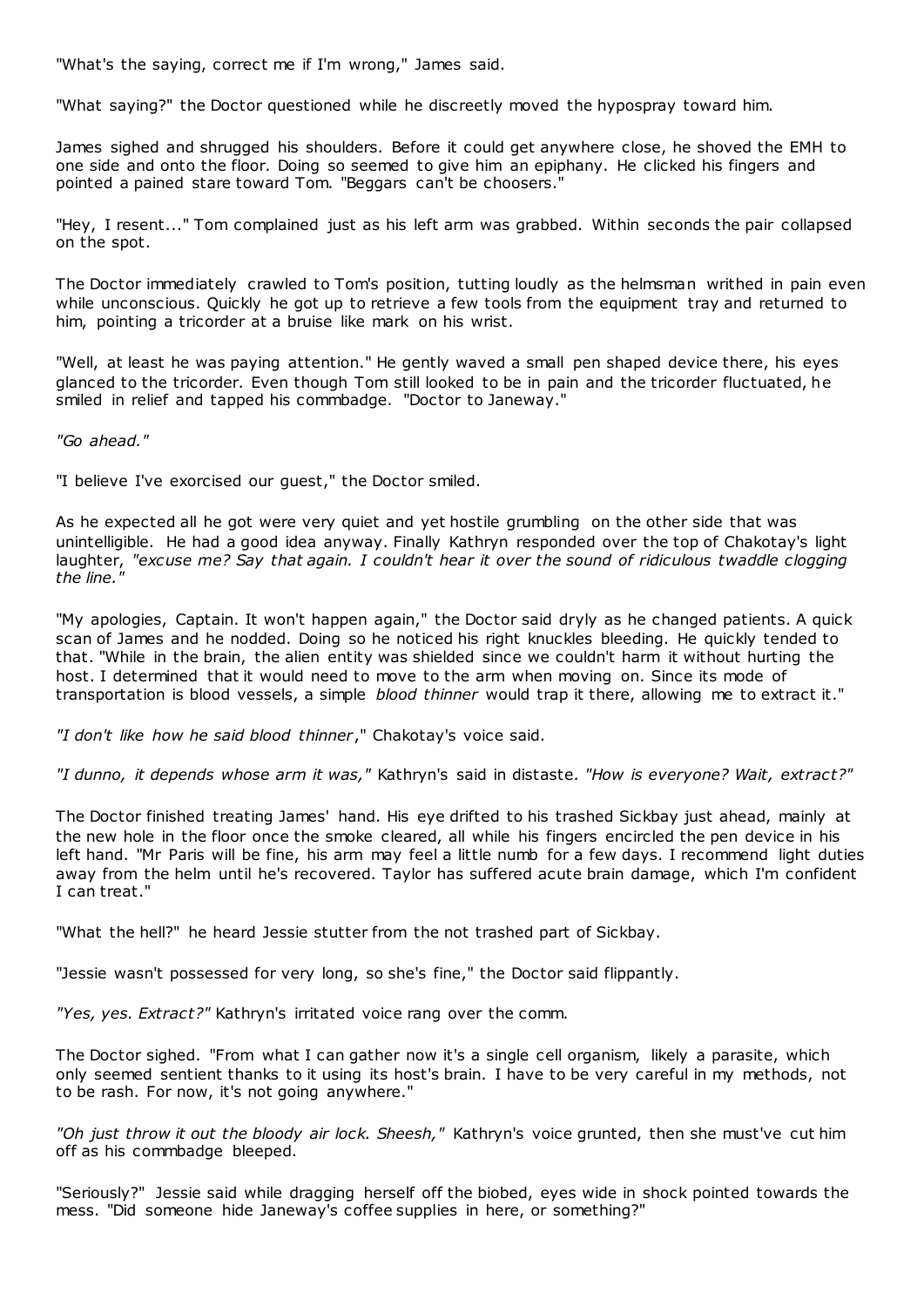The Doctor frowned in her direction.

*Captains Log Supplemental: Tom is still in Sickbay recovering from his injuries...*

"Uh he had no injuries, plural, until you put him onto *light duty*," Chakotay intervened. "Getting your coffee order isn't what the Doctor recommended for someone recovering from a bad arm."

*Excuse me, I'm doing my log. Don't make me spank you.*

*Anyway, James, Jessie and Tani have recovered from their ordeal and they're back on duty. Wait a minute, Tani doesn't have a job, I'll have to do something about that, heh heh.*

"What was it like being possessed?" Morgan asked.

"I don't remember," James replied.

"Me neither," Jessie and Tani said.

"Fine. Lets talk about something else," Morgan groaned in disappointment.

Triah approached the table holding a PADD. "Um, which one of you is Tani?" Tani raised her hand meekly, so the PADD was given to her. "Apparently you've been drafted. Dunno what for."

"Oh god, what?" Tani stuttered in a panic.

Jessie snickered to herself before answering her, "it's what we call serving under General Janeway sometimes. Relax. She's probably picked out a part time job so you can earn your pocket money."

Tani laughed mockingly in her direction. Morgan did so genuinely, "well yeah. You don't get paid for drooling over older boys."

"Hmph, you'd know all about drooling being Craig's eye candy," Tani chuckled.

"You what?" Morgan muttered.

Triah stared between them, she smiled in realisation. "Oh, you're Morgan. I thought he ran out of girls to harass."

Morgan scrunched up her nose, "what does that mean?"

"Besides, I prefer men," Tani said, turning her head to bat her eyelids James' way. He promptly picked up his plate and moved two tables away. "I don't mind watching him leave, right girls?" she giggled towards who was left.

Jessie was about to bite into her dinner, but the comment put her off it. "Ugh, two more weeks and she'll be breaking into our quarters to sniff his clothes and watch him sleep."

"She's sixteen, she'll grow out of it," Triah laughed uncomfortably.

"I must have skipped that part, 'cause eew," Jessie shuddered.

"Nope, you see, some of us have standards. So are you going to finish that?" Morgan asked, pointing at Jessie's plate. She slid it across while still grimacing.